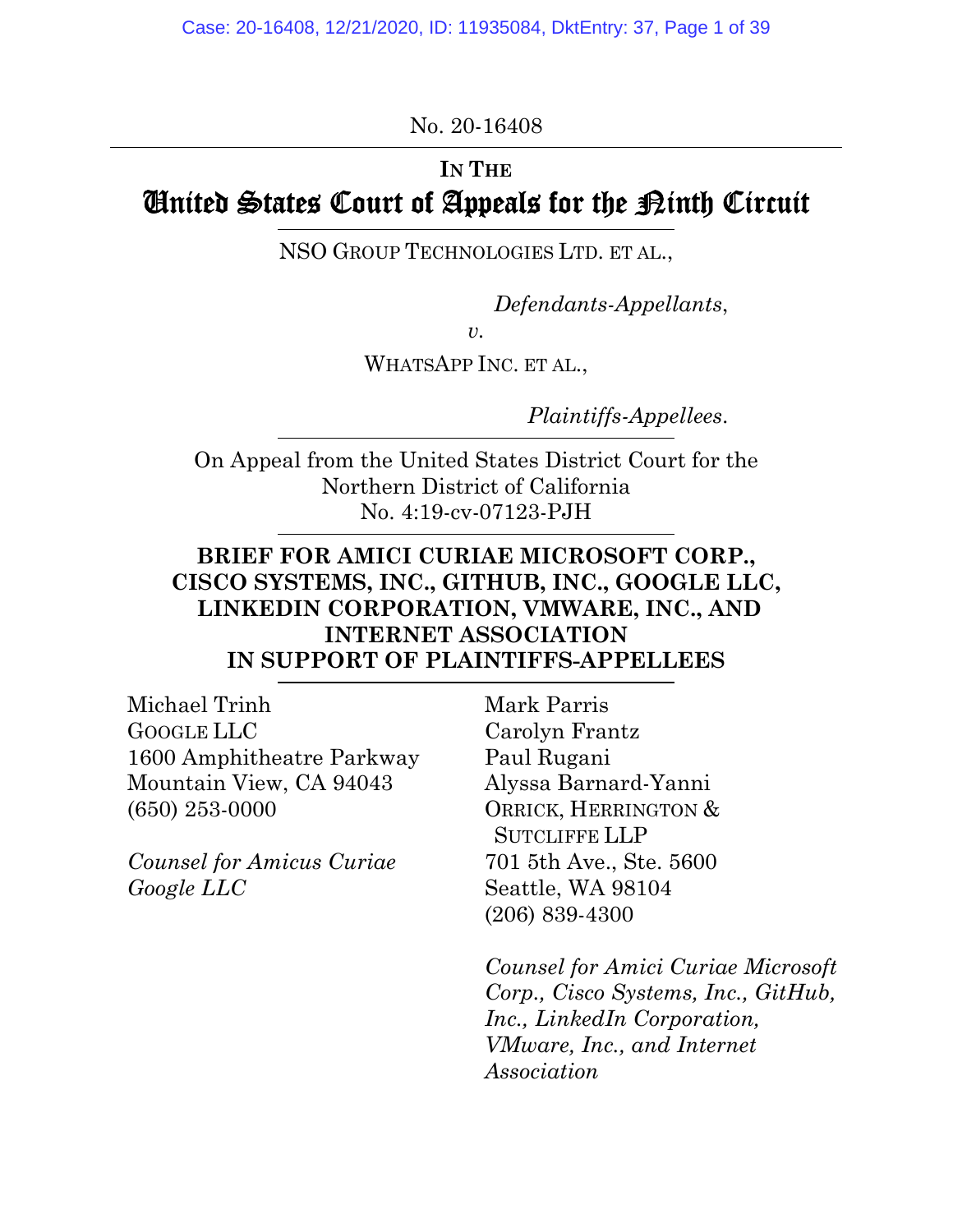#### **CORPORATE DISCLOSURE STATEMENT**

<span id="page-1-0"></span>Pursuant to Federal Rule of Appellate Procedure 26.1, counsel hereby state the following:

*Amicus* Microsoft Corporation ("Microsoft") is a publicly held corporation. Microsoft does not have a parent corporation and no publicly held corporation holds 10% or more of its stock.

*Amicus* Cisco Systems, Inc. ("Cisco") is a publicly held corporation. Cisco does not have a parent corporation and no publicly held corporation holds 10% or more of its stock.

*Amicus* GitHub, Inc. ("GitHub") is a wholly owned subsidiary of Microsoft, a publicly held corporation. Microsoft does not have a parent corporation and no publicly held corporation holds 10% or more of its stock.

*Amicus* Google LLC ("Google") is an indirect subsidiary of Alphabet Inc., a publicly held corporation. Alphabet Inc. does not have a parent corporation and no publicly held company owns 10% or more of its outstanding stock.

i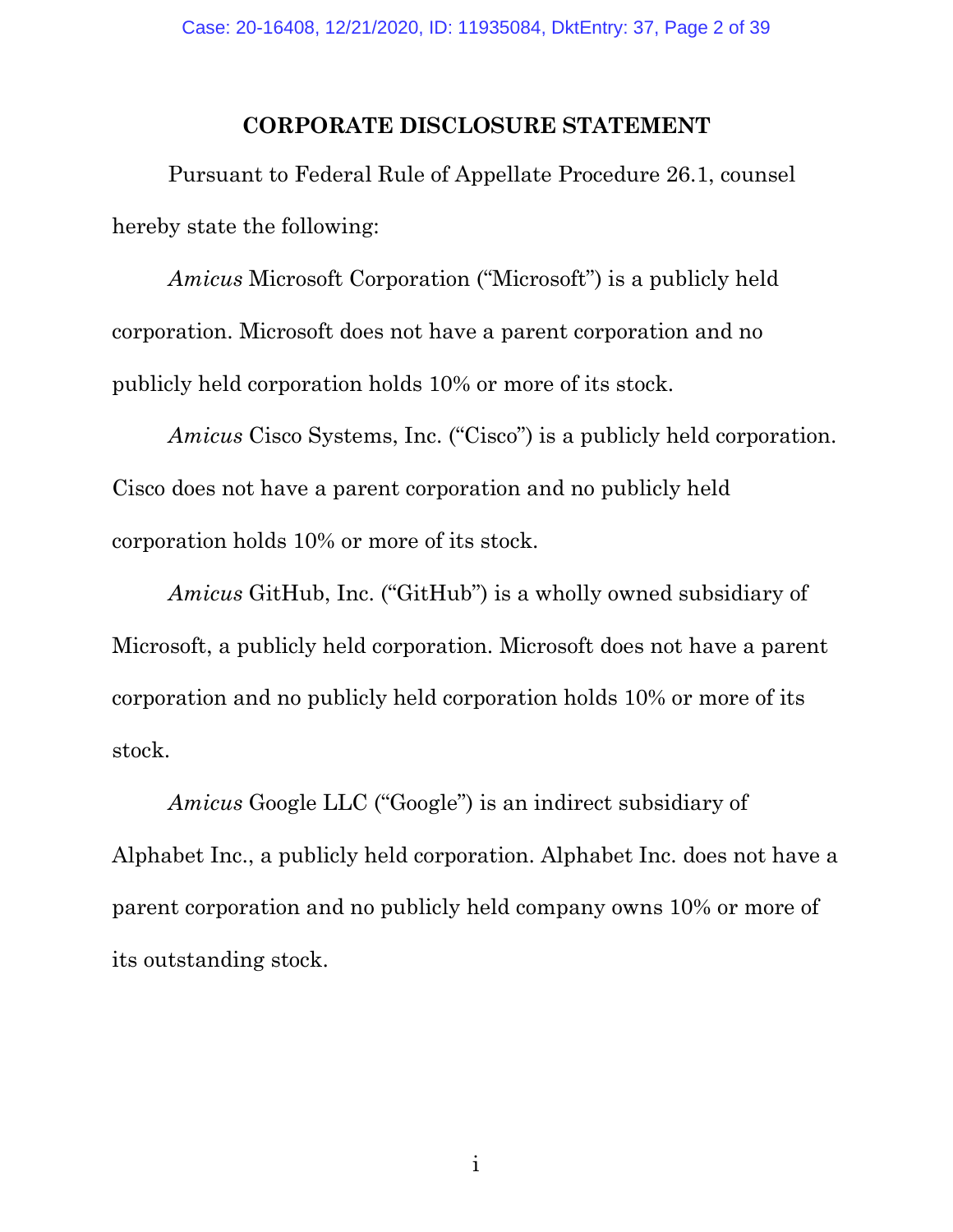*Amicus* LinkedIn Corporation ("LinkedIn") is a wholly owned subsidiary of Microsoft. Microsoft does not have a parent corporation and no publicly held corporation holds 10% or more of its stock.

*Amicus* VMware, Inc. ("VMware") is majority-owned by a series of entities including VMW Holdco LLC, EMC Corporation, Dell Inc., Denali Intermediate Inc., and Dell Technologies Inc. The lone publicly held corporation directly or indirectly owning 10% or more of VMware is Dell Technologies Inc.

*Amicus* Internet Association ("IA") is not a publicly held corporation. It does not have a parent corporation and no publicly held corporation holds 10% or more of its stock.

GOOGLE LLC

ORRICK, HERRINGTON & SUTCLIFFE LLP

*/s/Michael Trinh* Michael Trinh *Counsel for Amicus Google LLC*

*/s/Mark Parris*

Mark Parris *Counsel for Amici Curiae Microsoft Corp., Cisco Systems, Inc., GitHub, Inc., LinkedIn Corporation, VMware, Inc., and Internet Association*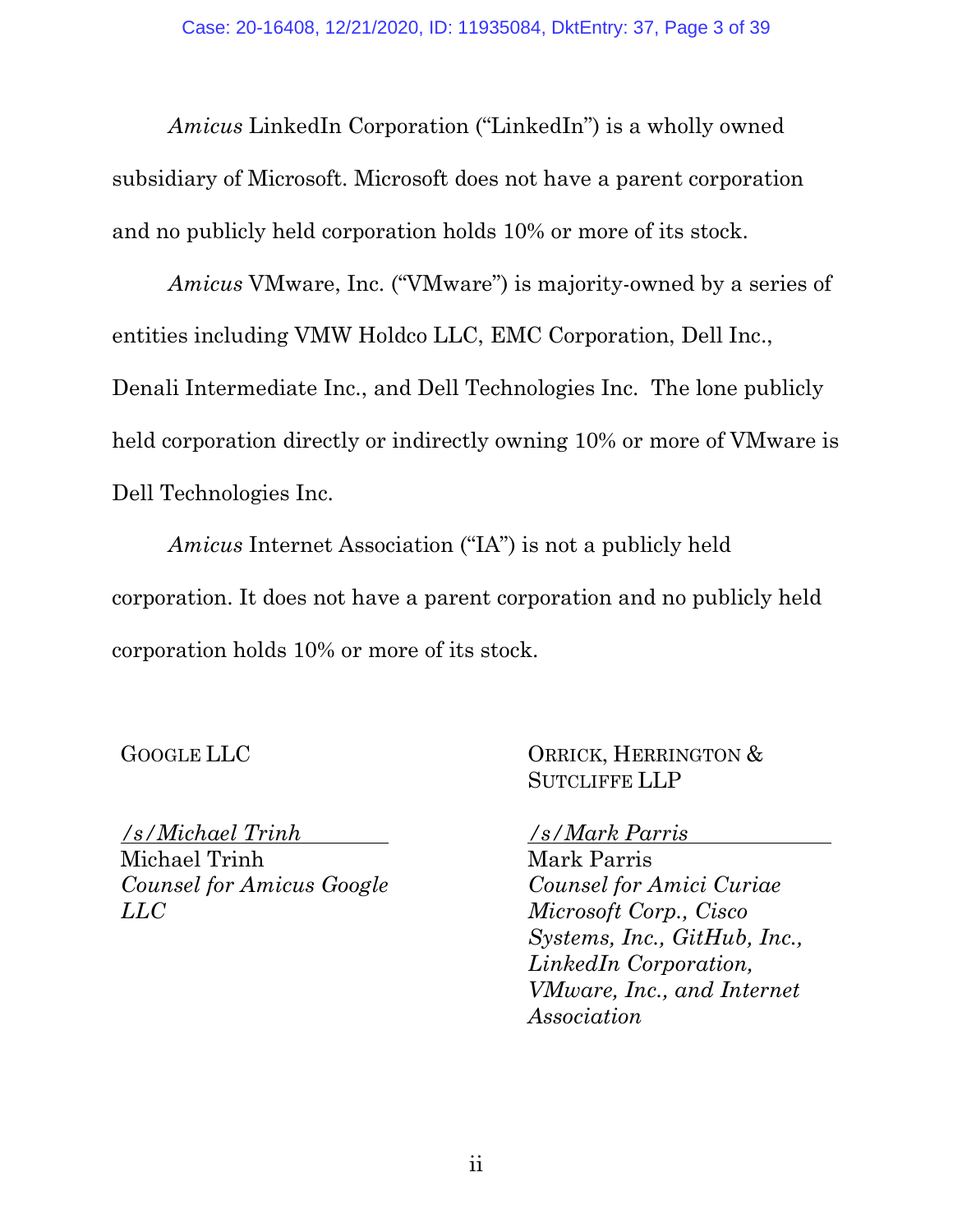# **TABLE OF CONTENTS**

# **Page**

|                           |                                                                                                        | Allowing Companies Like NSO To Deploy Powerful Cyber-<br>Surveillance Tools Across U.S. Systems Creates Large- |    |  |
|---------------------------|--------------------------------------------------------------------------------------------------------|----------------------------------------------------------------------------------------------------------------|----|--|
| A.                        |                                                                                                        | Expanding immunity to private cyber-surveillance<br>companies would greatly increase access to and use         |    |  |
|                           | 1.                                                                                                     | Expanding immunity would increase the<br>number of governments and companies with                              |    |  |
|                           | 2.                                                                                                     | Expanding immunity would also increase the<br>use of dangerous cyber-surveillance tools17                      |    |  |
| <b>B.</b>                 | Increased access to and use of cyber-surveillance<br>tools significantly raises systemic cybersecurity |                                                                                                                | 21 |  |
| $\mathcal{C}$ .           | These increased systemic risks would do extensive                                                      |                                                                                                                |    |  |
|                           |                                                                                                        |                                                                                                                |    |  |
| CERTIFICATE OF COMPLIANCE |                                                                                                        |                                                                                                                |    |  |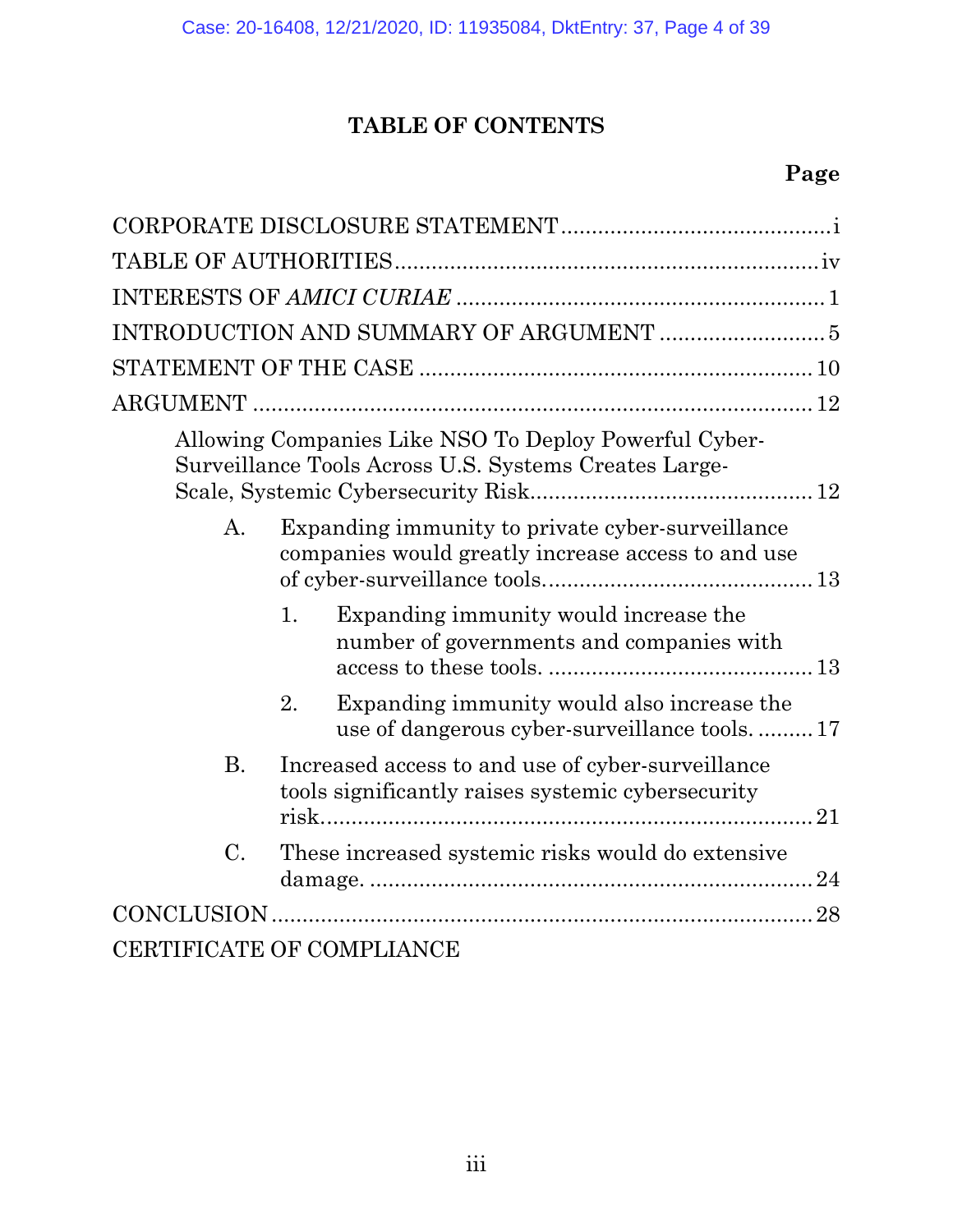# **TABLE OF AUTHORITIES**

# **Page(s)**

<span id="page-4-0"></span>

| <b>Statutes</b>                                                                                                      |
|----------------------------------------------------------------------------------------------------------------------|
|                                                                                                                      |
|                                                                                                                      |
| <b>Other Authorities</b>                                                                                             |
| About Software Management and Patch Releases, Oracle                                                                 |
| Amnesty International Among Targets of NSO-powered<br>Campaign, Amnesty International (Aug. 1, 2018),                |
| Andy Greenberg, <i>Hacking Team Breach Shows a Global</i><br>Spying Firm Run Amok, Wired (July 6, 2015),             |
| Andy Greenberg, New Dark-Web Market Is Selling Zero-Day<br><i>Exploits to Hackers, Wired (Apr. 17, 2015),</i>        |
| Andy Greenberg, Strange Journey of an NSA Zero-Day—Into<br><i>Multiple Enemies' Hands</i> , Wired (May 7, 2019),     |
| Andy Greenberg, This Map Shows the Global Spread of Zero-<br>Day Hacking Techniques, Wired (April 6, 2020),          |
| Andy Greenberg, <i>Triple Meltdown: How So Many</i><br>Researchers Found a 20-Year-Old Chip Flaw at the Same         |
| Andy Greenberg, The Untold Story of NotPetya, the Most<br><i>Devastating Cyberattack in History, Wired (Aug. 22,</i> |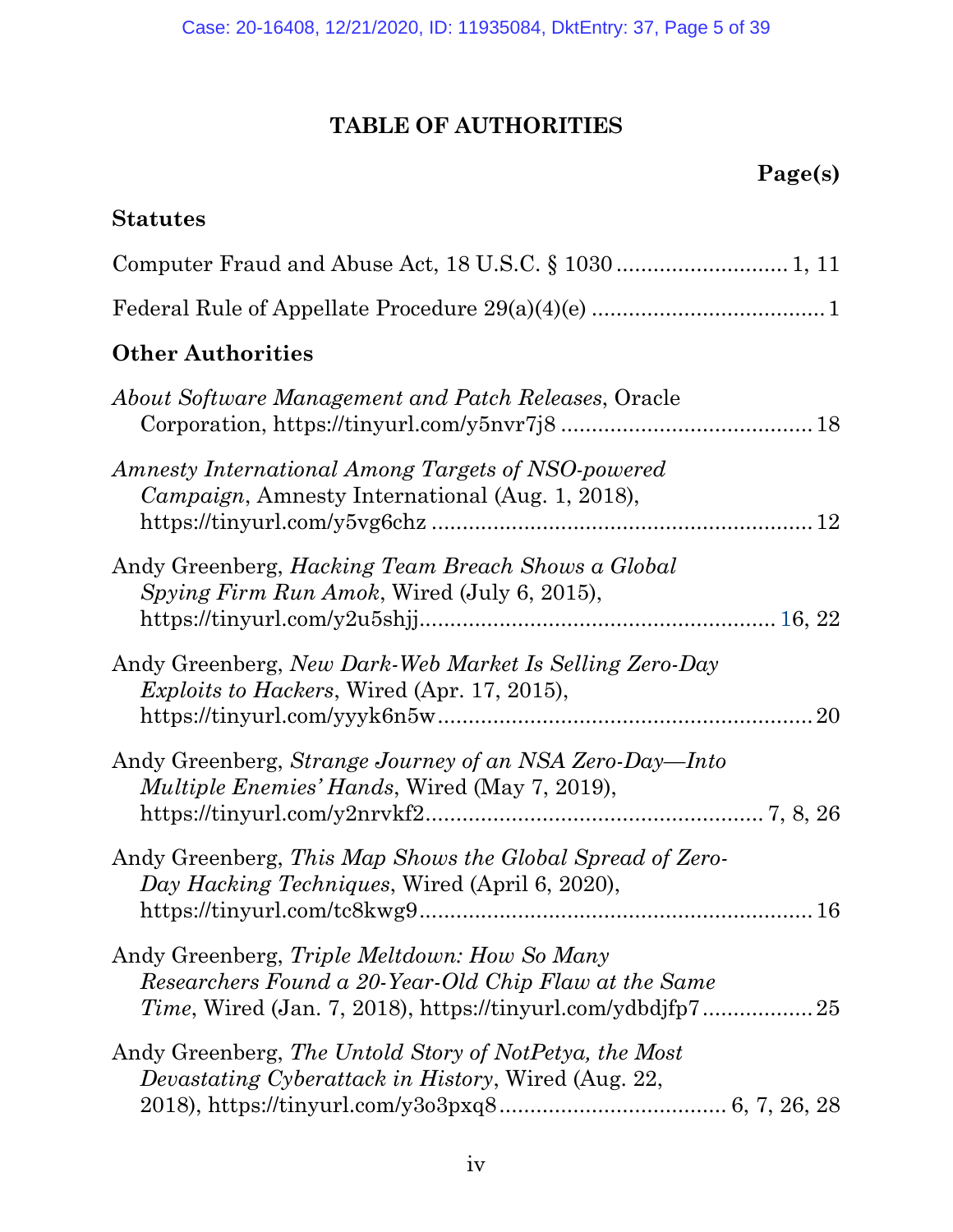| Azam Ahmed, A Journalist Was Killed in Mexico. Then His<br>Colleagues Were Hacked., N.Y. Times (Nov. 27, 2018),                                                                                                                           |
|-------------------------------------------------------------------------------------------------------------------------------------------------------------------------------------------------------------------------------------------|
| Bill Marczak & John Scott-Railton, The Citizen Lab, The<br>Million Dollar Dissident: NSO Group's iPhone Zero-Days<br>used against a UAE Human Rights Defender 5 (Aug. 24,                                                                 |
| Bill Marczak et al., The Kingdom Came to Canada: How<br>Saudi-Linked Digital Espionage Reached Canadian Soil,<br>The Citizen Lab (Oct. $1, 2018$ ),                                                                                       |
| Christopher Bing & Joel Schectman, <i>Inside the UAE's Secret</i><br>Hacking Team of American Mercenaries: Ex-NSA<br>operatives reveal how they helped spy on targets for the<br>Arab monarchy—dissidents, rival leaders and journalists, |
| Communications Security Establishment, CSE's Equities<br>Management Framework (Mar. 11, 2019),                                                                                                                                            |
| David Murphy, This New Android Malware Can Survive a<br>Factory Reset, LifeHacker (Oct. 30, 2019),<br>27                                                                                                                                  |
| David Voreacos et al., Merck Cyberattack's \$1.3 Billion<br>Question: Was It an Act of War?, Bloomberg (Dec. 2, 2019),                                                                                                                    |
| How Google handles security vulnerabilities, Google LLC,                                                                                                                                                                                  |
| How to detect spyware to safeguard your privacy?, Kaspersky                                                                                                                                                                               |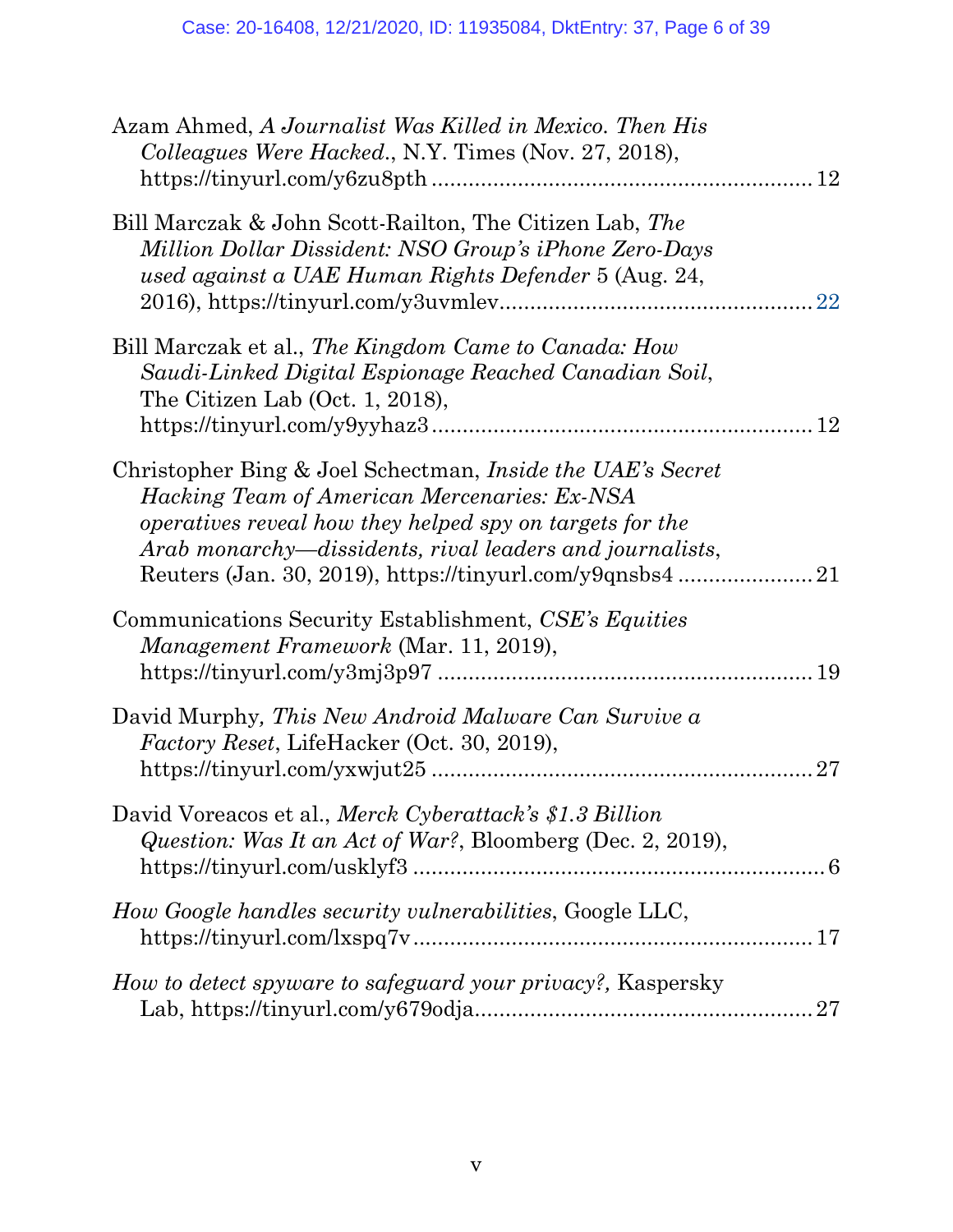| Ian Levy, National Cyber Security Centre, <i>Equities process:</i><br>Publication of the UK's process for how we handle<br><i>vulnerabilities</i> (Nov. 29, 2018),                         |
|--------------------------------------------------------------------------------------------------------------------------------------------------------------------------------------------|
| John Scott-Railton et al., <i>Bitter Sweet: Supporters of Mexico's</i><br>Soda Tax Targeted With NSO Exploit Links, The Citizen                                                            |
| Kathleen Metrick et al., Zero-Day Exploitation Increasingly<br>Demonstrates Access to Money, Rather than Skill, FireEye                                                                    |
| Keith Breene, Who are the cyberwar superpowers?, World<br>Economic Forum (May 4, 2016),                                                                                                    |
| Kelly Jackson Higgins, Unpatched Vulnerabilities the Source<br>of Most Data Breaches, Dark Reading (April 5, 2018),                                                                        |
| Lance Whitney, How to handle the public disclosure of bugs<br>and security vulnerabilities, Tech Republic (Sept. 19,                                                                       |
| Lillian Ablon & Andy Bogart, RAND Corporation, Zero Days,<br>Thousands of Nights: The Life and Times of Zero-Day<br><i>Vulnerabilities and Their Exploits (2017),</i>                      |
| Lorenzo Franceschi-Bicchierai, The Vigilante Who Hacked<br><i>Hacking Team Explains How He Did It, Vice (Apr. 15,</i>                                                                      |
| Mark Mazzetti et al., A New Age of Warfare: How Internet<br>Mercenaries Do Battle for Authoritarian Governments,<br>N.Y. Times (Mar. 21, 2019), https://tinyurl.com/y39pzhtc13, 14, 15, 21 |
| Mehul Srivastava & Tom Wilson, <i>Inside the WhatsApp hack</i> :<br>how an Israeli technology was used to spy, Financial                                                                   |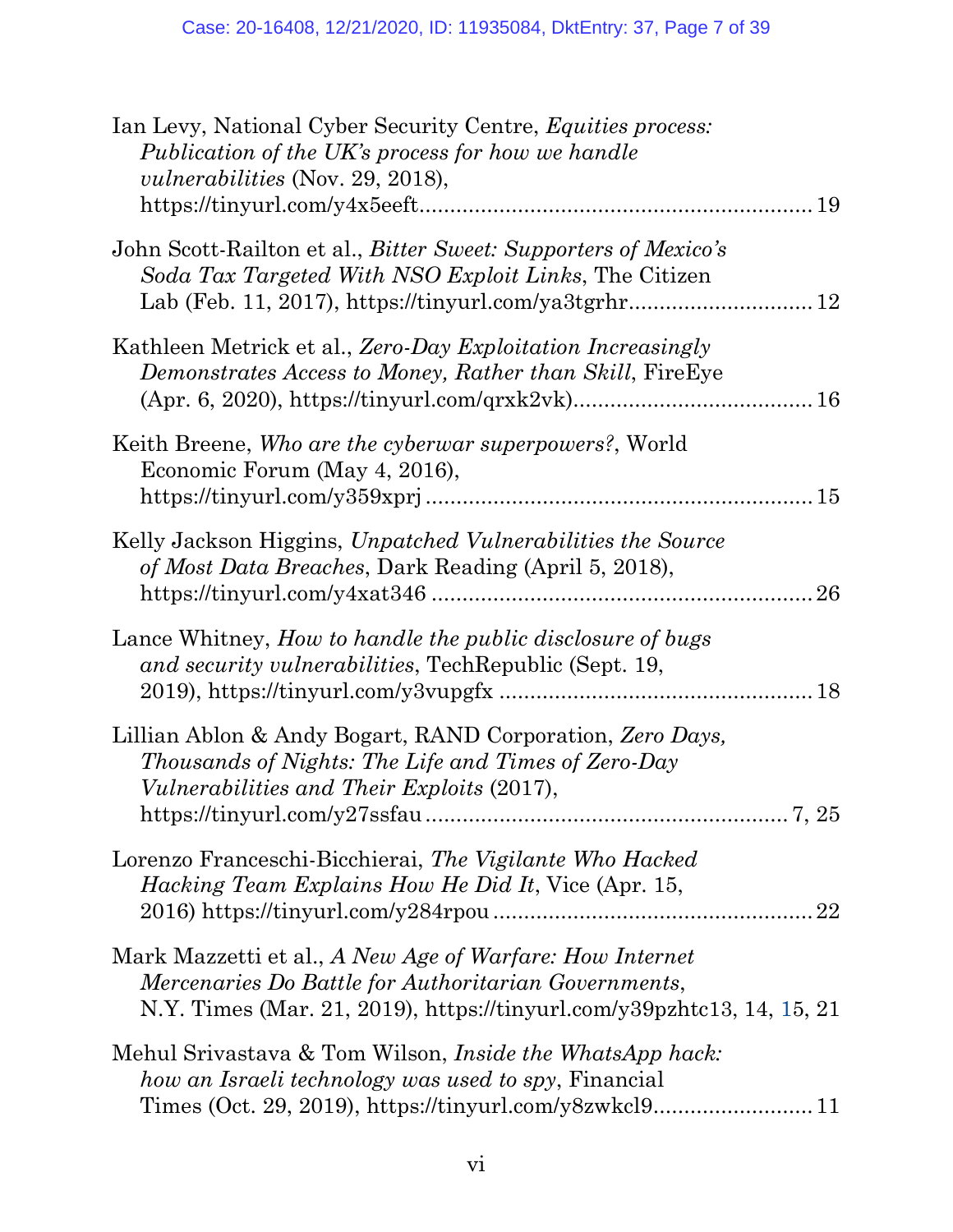| Microsoft's Approach to Coordinated Vulnerability<br><i>Disclosure, Microsoft Corporation,</i>                                                                                         |           |
|----------------------------------------------------------------------------------------------------------------------------------------------------------------------------------------|-----------|
| Nicole Perlroth & David E. Sanger, <i>Nations Buying as</i><br><i>Hackers Sell Flaws in Computer Code, N.Y. Times (July</i>                                                            | <b>20</b> |
| Nicole Perlroth et al., Cyberattack Hits Ukraine Then<br>Spreads Internationally, N.Y. Times (June 27, 2017),                                                                          |           |
| Nicole Perlroth et al., How Chinese Spies Got the N.S.A.'s<br><i>Hacking Tools, and Used Them for Attacks, N.Y. Times</i>                                                              |           |
| Patrick Howell O'Neill, The Lucrative Government Spyware<br>Industry Has a New 'One-Stop-Shop' for Hacking<br><i>Everything</i> , Gizmodo (Feb. 15, 2019),                             |           |
| Priscilla Moriuchi & Bill Ladd, China's Ministry of State<br>Security Likely Influences National Network Vulnerability<br><i>Publications</i> (2017), https://tinyurl.com/y32rn83m  19 |           |
| Scott Shane et al., Security Breach and Spilled Secrets Have<br><i>Shaken the N.S.A. to Its Core, N.Y. Times (Nov. 12, 2017),</i>                                                      |           |
| Scott Steadman, The Covert Reach of NSO Group, Forensic                                                                                                                                |           |
| Statement from the Press Secretary, The White House (Feb.                                                                                                                              |           |
| Trey Herr et al., Taking Stock: Estimating Vulnerability                                                                                                                               |           |
| U.S. Department of State, State Sponsors of Terrorism,                                                                                                                                 |           |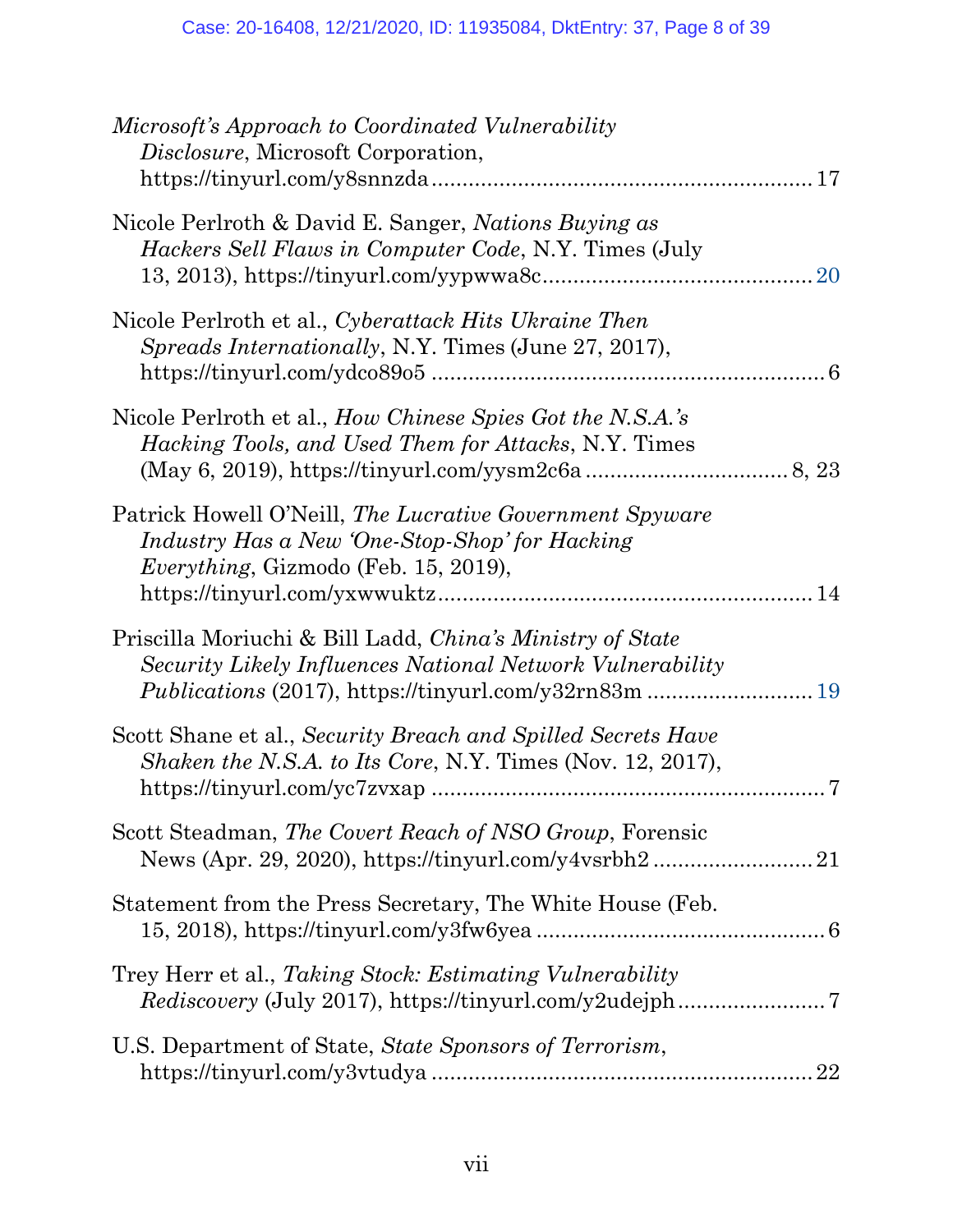| Vindu Goel & Nicole Perlroth, Spyware Maker NSO<br><i>Promises Reform but Keeps Snooping, N.Y. Times (Nov.</i> |  |
|----------------------------------------------------------------------------------------------------------------|--|
|                                                                                                                |  |
| VMware, Advisory VMSA-2020-0027.2 (Nov. 23, 2020),                                                             |  |
|                                                                                                                |  |
| <i>Vulnerabilities Equities Policy and Process for the United</i><br><i>States Government (Nov. 15, 2017),</i> |  |
|                                                                                                                |  |
| <i>What is Ransomware?</i> , Kaspersky Lab,                                                                    |  |
| What is Spyware?, Kaspersky Lab,                                                                               |  |
|                                                                                                                |  |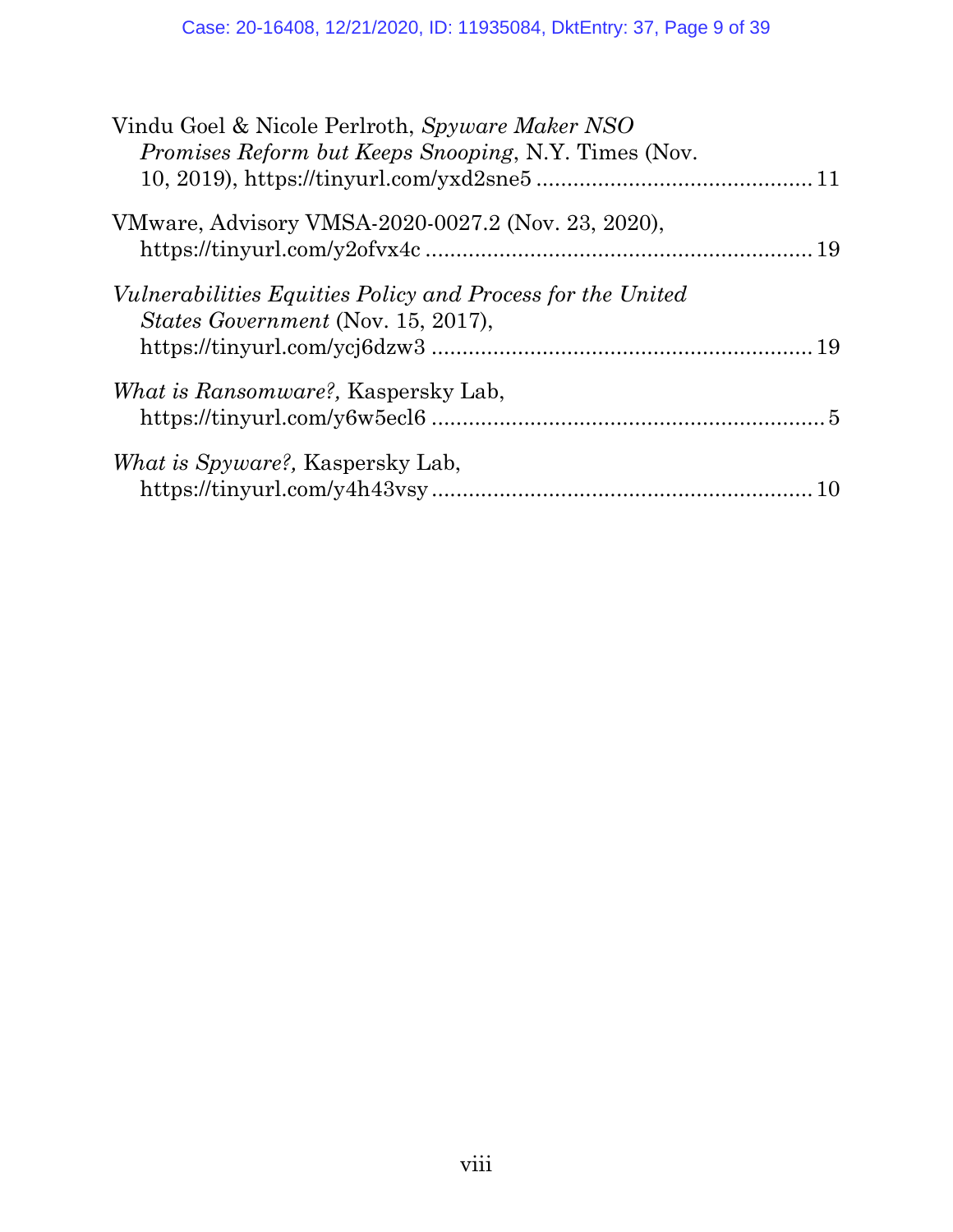#### **INTERESTS OF** *AMICI CURIAE***<sup>1</sup>**

<span id="page-9-0"></span>Private-sector companies like NSO Group Technologies Ltd. ("NSO") are investing heavily in creating cyber-surveillance tools and selling "cyber-surveillance as a service" to foreign governments and other customers. These tools allow the user to track someone's whereabouts, listen in on their conversations, read their texts and emails, look at their photographs, steal their contacts list, download their data, review their internet search history, and more. Foreign governments are then using those surveillance tools, bought on the open market, to spy on human rights activists, journalists, and others, including U.S. citizens. The Computer Fraud and Abuse Act and other U.S. laws make it illegal to access a computing device without proper authorization. *See*, *e.g*., 18 U.S.C. § 1030. Here, NSO seeks immunity from these laws through an expansion of the common law of foreign sovereign immunity to cover private companies' actions on behalf of foreign-government customers.

<sup>&</sup>lt;sup>1</sup> Pursuant to Federal Rule of Appellate Procedure  $29(a)(4)(e)$ , *amici* certify that no counsel for a party authored the brief in whole or in part, and no person or entity other than *amici* and their counsel made a monetary contribution intended to fund the preparation or submission of the brief. All parties consented to the filing of this brief.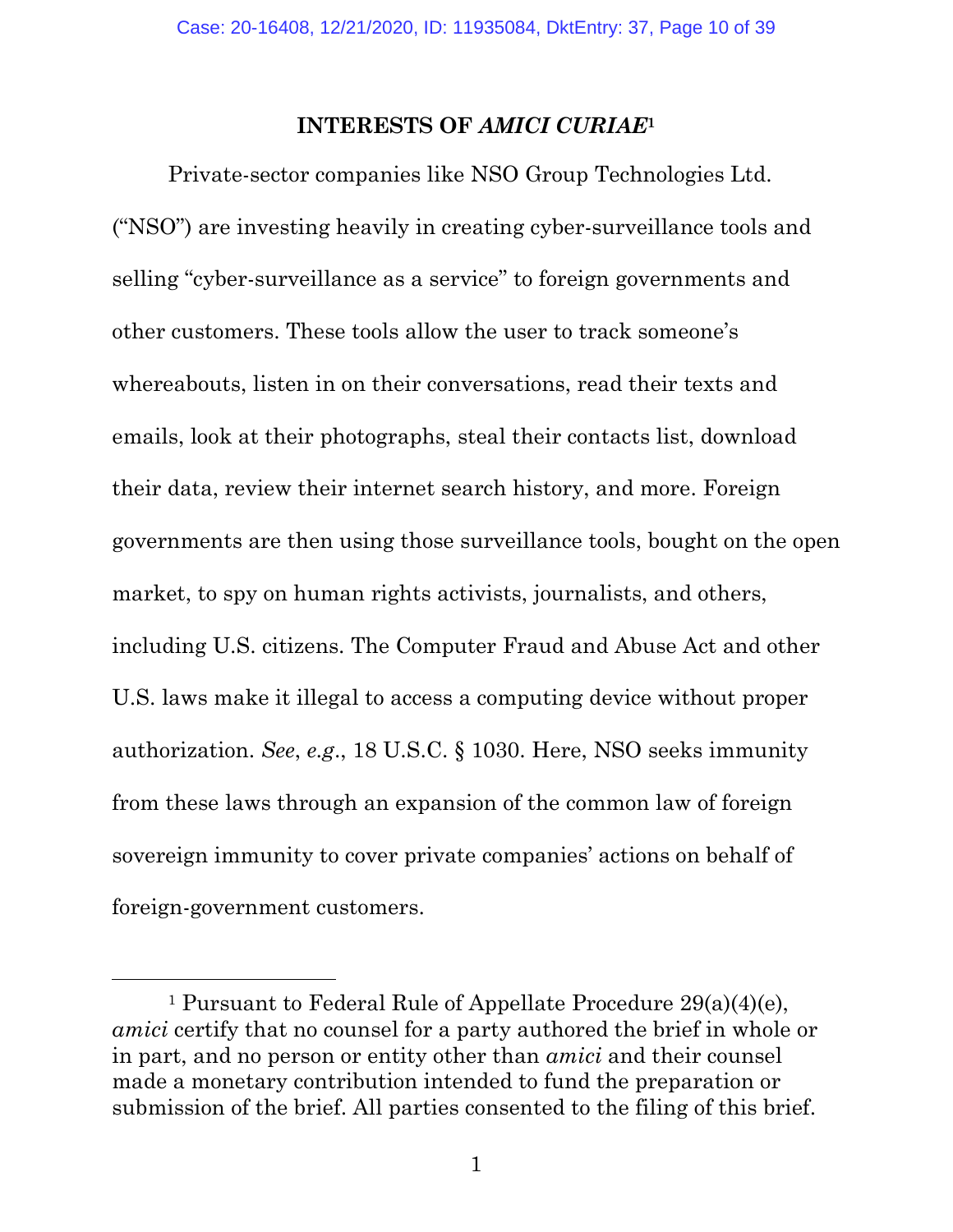The cyber-surveillance tools at issue here take significant time, investment, and research to develop, as they need to evade detection by the device being attacked (e.g., a phone or personal computer), as well as each and every application from which the tools wish to extract information. Collectively, *amici* offer products and services, and rely on systems, that may be targeted by malicious actors, both foreign and domestic. *Amici* accordingly work hard to design and develop secure products, services, and systems, and to protect them—and, more importantly, the people who use them—from intrusion. Their efforts make up part of the more than \$120 billion spent on cybersecurity worldwide every year. These investments preserve the functionality of their products and services, but also serve to maintain customer trust and privacy.

> Microsoft Corporation ("Microsoft") is a leading innovator in computer software and online services. Its mission: To help individuals and businesses throughout the world realize their full potential by transforming the way people work, play, and communicate. Microsoft develops, manufactures, licenses, and supports a wide range of programs in service of that mission, including the flagship Windows operating system, the Microsoft Office suite, the Surface tablet, and the Xbox gaming system. Microsoft also acts as a global cybersecurity advocate across the industry to ensure safer and more trusted computer experiences for everyone.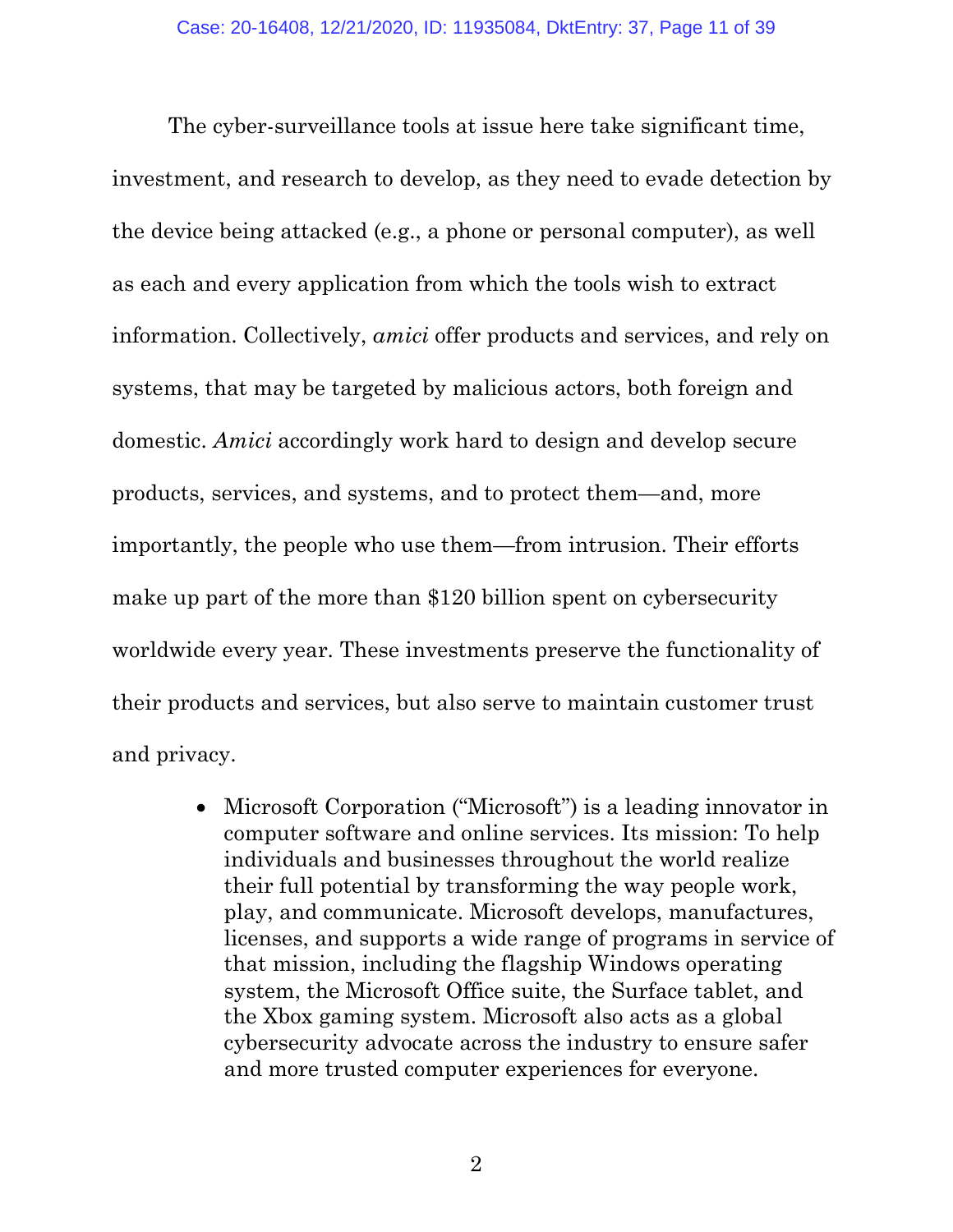- Cisco Systems, Inc. ("Cisco") is a worldwide leader in developing, implementing, and providing the technologies behind networking, communications, security, and information technology products and services. It develops and provides a broad range of networking products and services that enable seamless communication among individuals, businesses, public institutions, government agencies, and service providers. Cisco takes a security-first approach and has created a portfolio designed to prevent, detect, and remediate a cyber-attack and to integrate security across networking domains.
- GitHub, Inc. ("GitHub") is the largest software code hosting and software development platform in the world. GitHub is committed to building the global platform for developer collaboration—one that everyone can use to secure the world's software, together. GitHub helps developers stay ahead of security issues, leverage the community's security expertise, and use open source securely. GitHub stands against hoarding and selling exploits and attack or surveillance tools. Such tools could be used not only to infiltrate GitHub, but the millions of developers and open source projects which rely on its platform, and the software supply chain which depends on them.
- Google LLC ("Google") is a diversified technology company whose mission is to organize the world's information and make it universally accessible and useful. Google offers a variety of online services, products, and platforms including Search, Gmail, Maps, YouTube, Android, and Chrome, as well as enterprise-focused services such as Google Cloud Platform and G Suite—that are used by people and businesses throughout the United States and around the world.
- LinkedIn Corporation ("LinkedIn") hosts a widely used social network, with over 720 million members worldwide and over 170 million members in the United States. LinkedIn's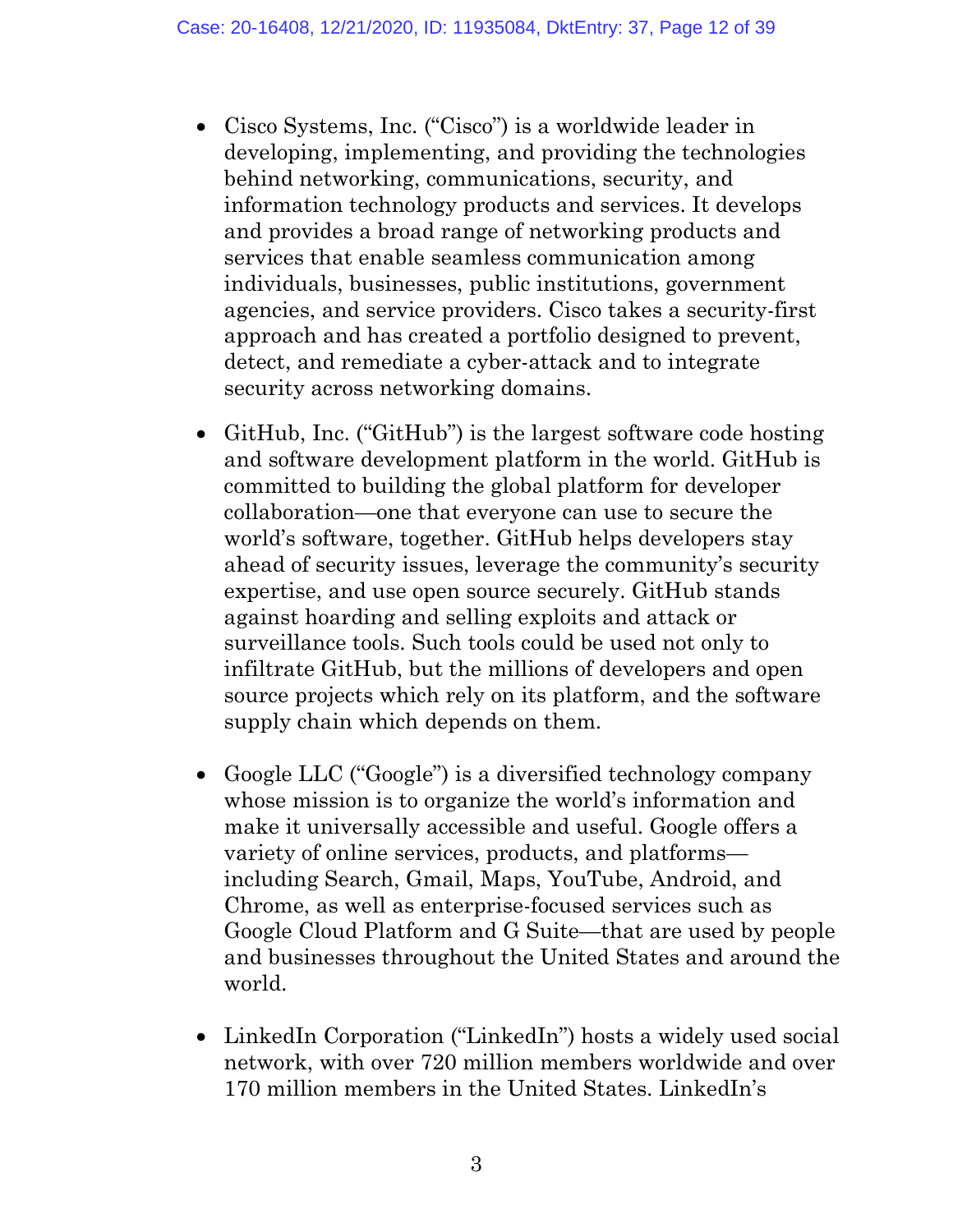mission is to connect the world's professionals to enable them to be more productive and successful.

- VMware, Inc. ("VMware") provides cloud computing and virtualization software and services and technologies to enable the development of applications in modern environments, as well as products and services designed to secure those environments.
- Internet Association ("IA") represents the interests of leading internet companies and their customers, and it is the only trade association that exclusively represents such companies on matters of public policy. IA's mission is to foster innovation, promote economic growth, and empower people through the free and open internet. A list of IA's members is available at https://internetassociation.org/ourmembers/.

*Amici* have an interest in ensuring that entities who access their

products, services, and systems in violation of U.S. law are held accountable in U.S. courts. More broadly, *amici* have an interest in decreasing systemic cybersecurity risk by helping to ensure that cyberspace is itself secure. In this brief, *amici* explain how immunizing uses of privately developed cyber-surveillance tools would dramatically increase systemic cybersecurity risk.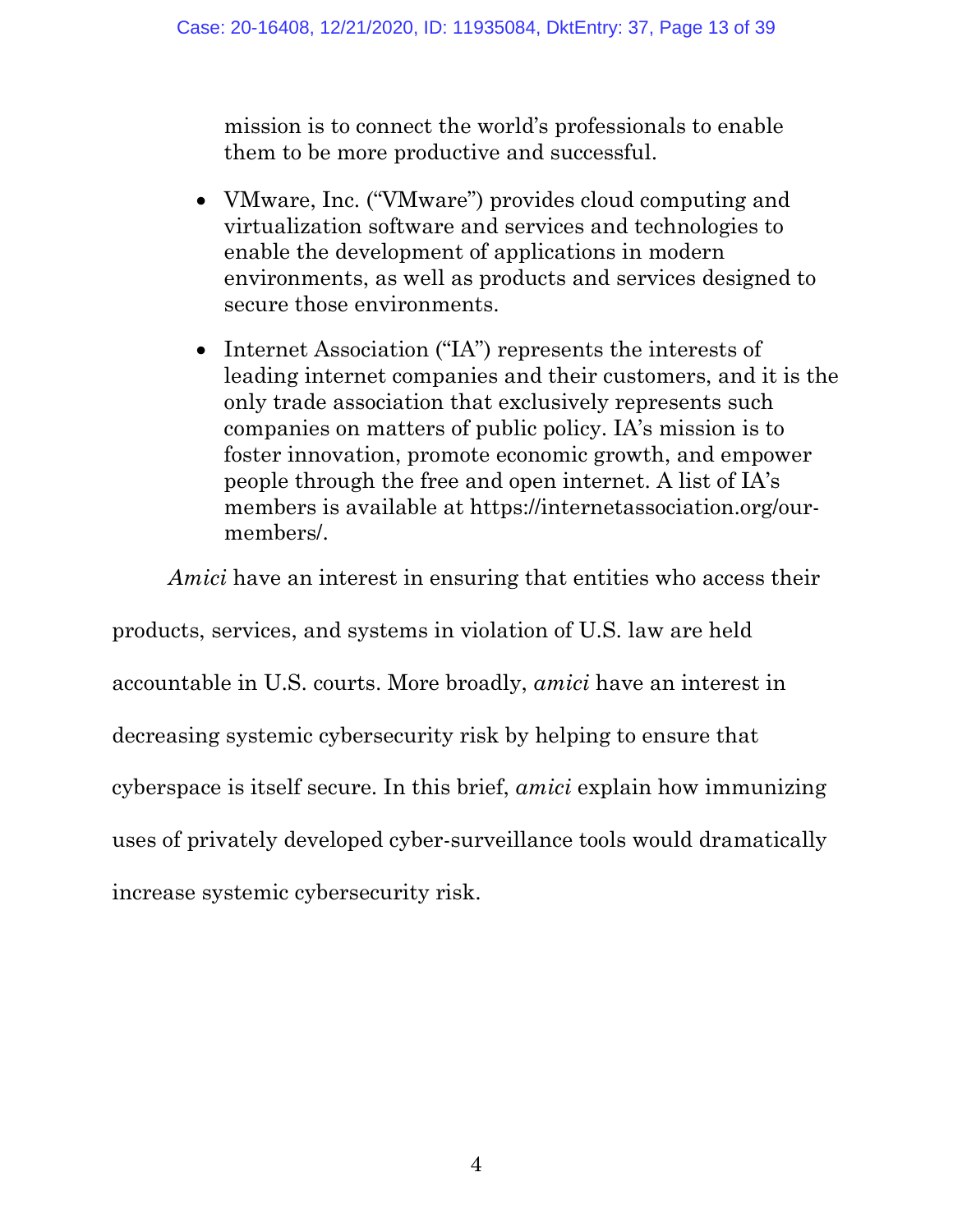#### **INTRODUCTION AND SUMMARY OF ARGUMENT**

<span id="page-13-0"></span>On June 27, 2017, the second-largest bank in Ukraine fell victim to a ransomware attack<sup>2</sup> that crippled 90 percent of the bank's computers. The attack spread quickly throughout the country. At the nuclear power plant in Chernobyl—the site of the largest nuclear disaster in history—the computers that monitor radiation levels went down, forcing workers to conduct monitoring manually. ATMs stopped working. The post office was forced to shut down, followed by hospitals, power companies, and airports. According to the Ukrainian minister of infrastructure, as a result of the attack, "The government was dead."

But the attack did not stop at the Ukrainian border. Denmarkbased Maersk, the largest shipping company in the world, lost use of its computers, servers, routers, and even desk phones for days, resulting in stranded container ships and closed ports across the globe. A Cadbury chocolate factory in Australia had to stop production. In the U.S., Pennsylvania hospitals had to cancel surgeries. Pharmaceutical giant

<sup>2</sup> "Ransomware is a malicious software that infects [a] computer and displays messages demanding a fee to be paid in order for [a] system to work again." *What is Ransomware?,* Kaspersky Lab, https://tinyurl.com/y6w5ecl6.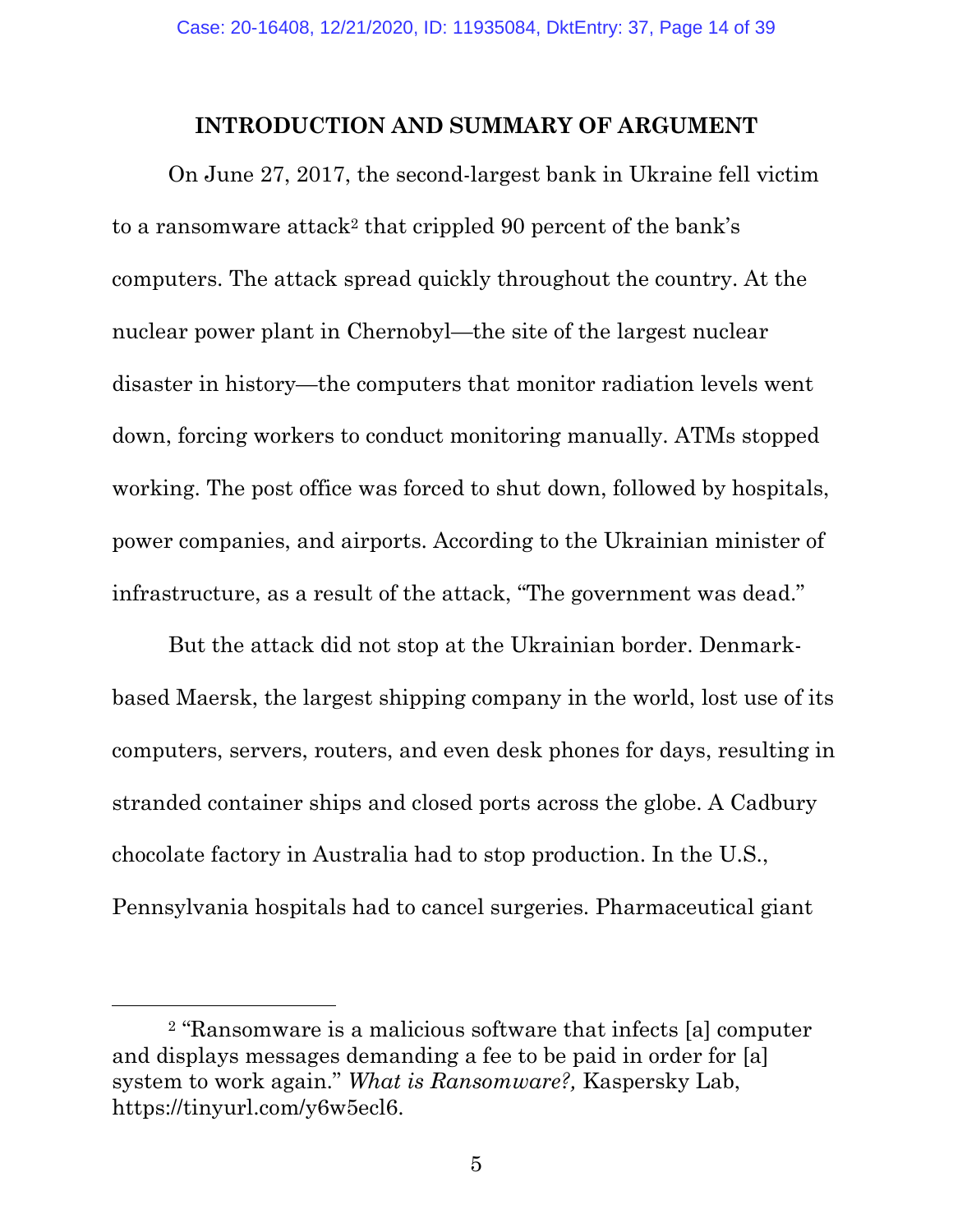Merck, which lost 30,000 computers and 7,500 servers to the attack, had to stop production of the Gardasil 9 vaccine for two weeks, and researchers reported losing years of research. All told, the attack which came to be known as "NotPetya"—affected more than 60 countries and inflicted more than \$10 billion in damage.3 According to the United States government, it was "the most destructive and costly cyber-attack in history." Statement from the Press Secretary, The White House (Feb. 15, 2018), https://tinyurl.com/y3fw6yea.

Mounting an attack like NotPetya is a complex, expensive, and time-consuming undertaking. As noted above, *see supra* at 2, companies like Microsoft and other *amici* devote substantial time and resources to protecting their products, services, and systems from intrusion. Accordingly, someone who wishes to launch a cyberattack must figure out a way to access a device undetected—often by making use of what is

<sup>3</sup> The above narrative of NotPetya was sourced from the following articles: Andy Greenberg, *The Untold Story of NotPetya, the Most Devastating Cyberattack in History*, Wired (Aug. 22, 2018), https://tinyurl.com/y3o3pxq8 (hereinafter "*Untold Story*"); Nicole Perlroth et al., *Cyberattack Hits Ukraine Then Spreads Internationally*, N.Y. Times (June 27, 2017), https://tinyurl.com/ydco89o5; David Voreacos et al., *Merck Cyberattack's \$1.3 Billion Question: Was It an Act of War?*, Bloomberg (Dec. 2, 2019), https://tinyurl.com/usklyf3.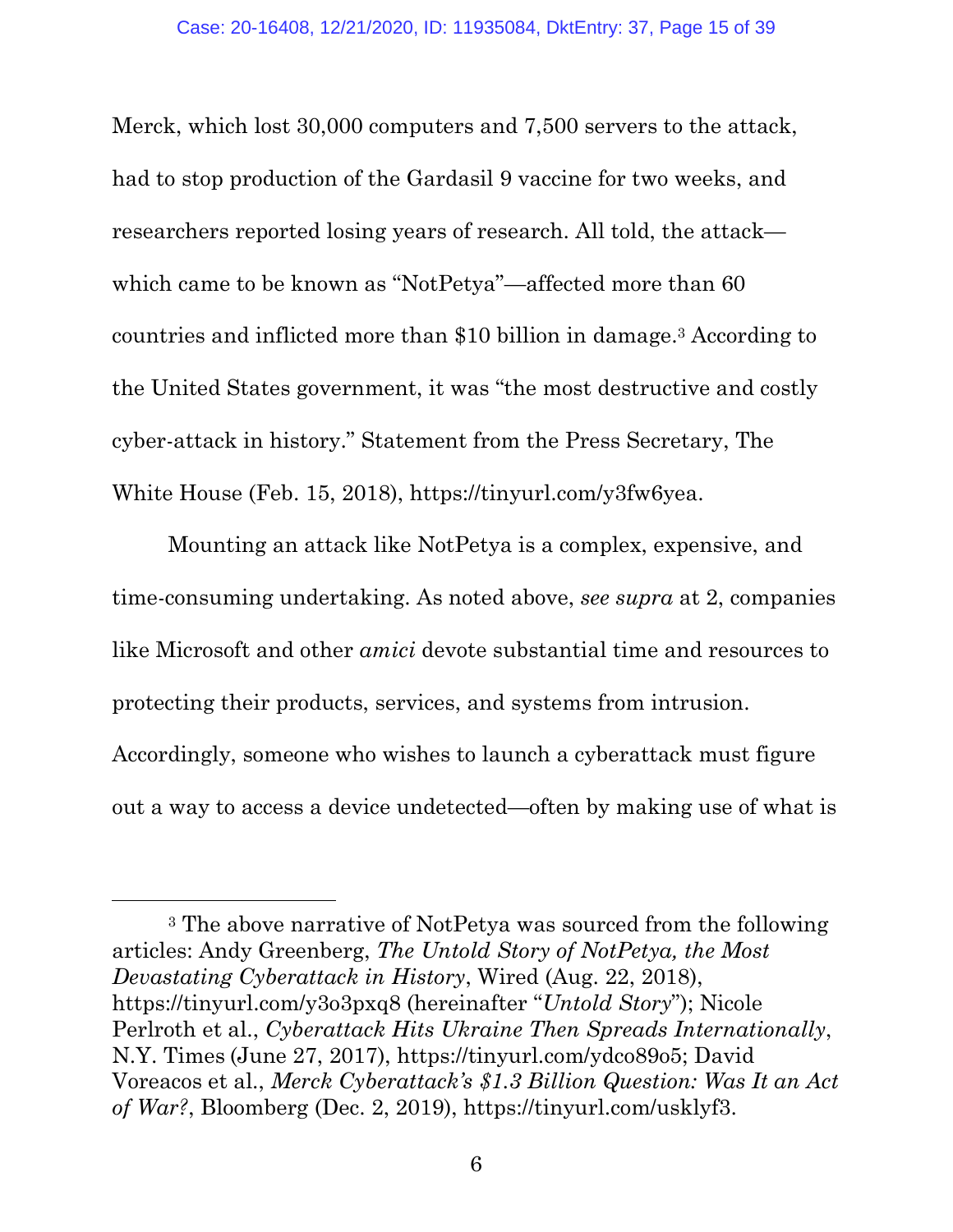known in cybersecurity parlance as a "zero-day vulnerability."4 By way of example, the NotPetya attack (eventually attributed to Russia) relied on a cyber-tool called "EternalBlue," which made use of a vulnerability in the Windows operating system. *See Untold Story*, *supra* note 3. But Russia did not itself develop the technology employed in the attack. Russia seemingly obtained EternalBlue from an online leak by a "mysterious hacker group known as the Shadow Brokers"—but it has been widely accepted that the tool was actually created by the U.S. National Security Agency (NSA). Andy Greenberg, *Strange Journey of an NSA Zero-Day—Into Multiple Enemies' Hands*, Wired (May 7, 2019), https://tinyurl.com/y2nrvkf2 (hereinafter "*Strange Journey*"); *see also* Scott Shane et al., *Security Breach and Spilled Secrets Have Shaken the N.S.A. to Its Core*, N.Y. Times (Nov. 12, 2017),

<sup>4</sup> "[V]ulnerabilities are flaws or features in code that allow a third party to manipulate the [device] running [the code]." Trey Herr et al., *Taking Stock: Estimating Vulnerability Rediscovery* 3 (July 2017), https://tinyurl.com/y2udejph. "The term *zero-day* refers to the number of days a … vendor has known about the vulnerability." Lillian Ablon & Andy Bogart, RAND Corporation, *Zero Days, Thousands of Nights: The*  Life and Times of Zero-Day Vulnerabilities and Their Exploits ix (2017), https://tinyurl.com/y27ssfau. Thus, a "zero-day vulnerability" is a "flaw in code that [the vendor] doesn't know about." Andy Greenberg, *The Strange Journey of an NSA Zero-Day—Into Multiple Enemies' Hands*, Wired (May 7, 2019), https://tinyurl.com/y2nrvkf2.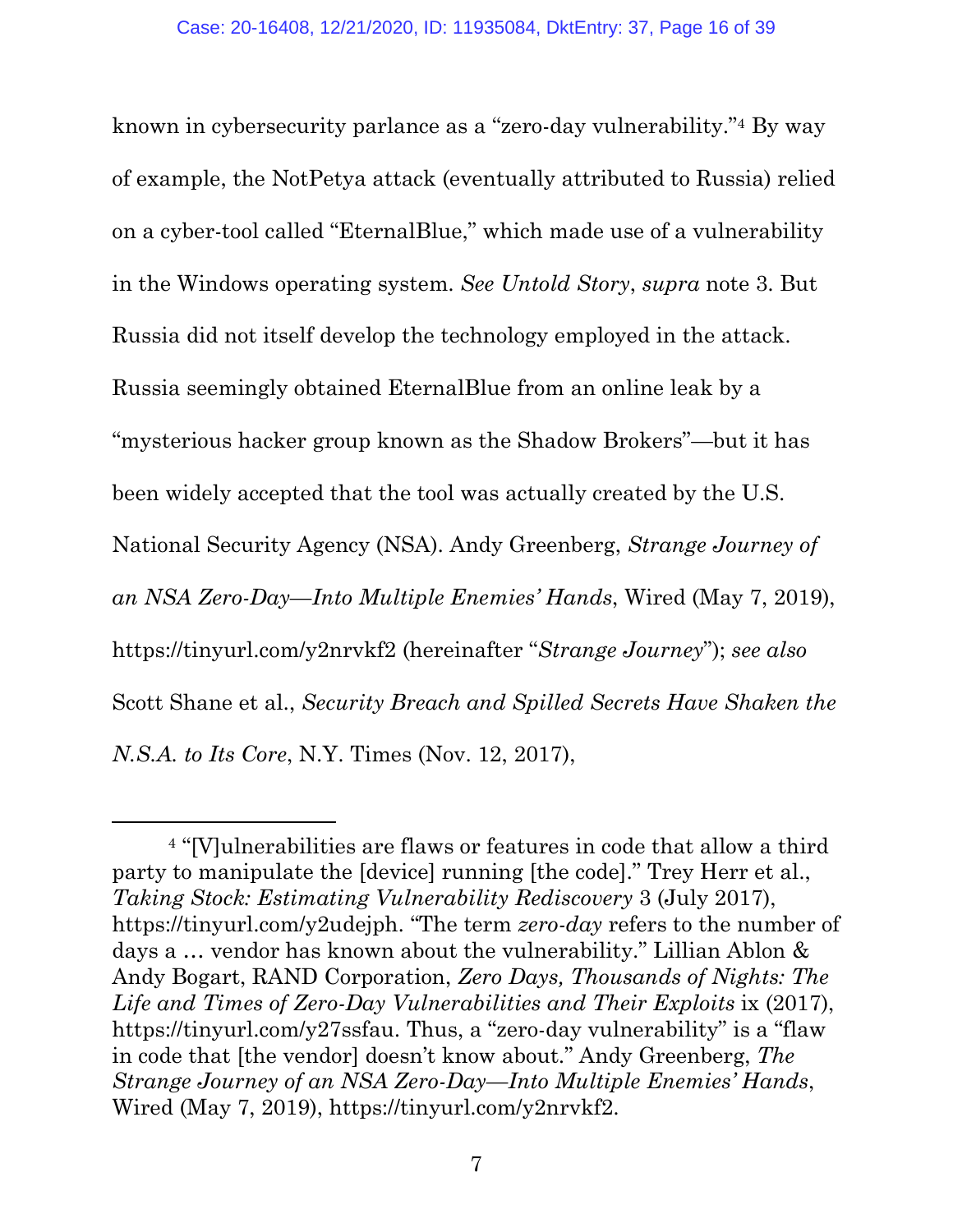https://tinyurl.com/yc7zvxap. And the Shadow Brokers were not the only ones to steal this tool from the NSA; press reports indicate that China did as well, apparently by reverse-engineering it after they detected it deployed against them. *See Strange Journey*, *supra* at 7; *see also* Nicole Perlroth et al., *How Chinese Spies Got the N.S.A.'s Hacking Tools, and Used Them for Attacks*, N.Y. Times (May 6, 2019), https://tinyurl.com/yysm2c6a (hereinafter "*Chinese Spies*").

No matter how damaging, the actions of the NSA in creating EternalBlue and Russia in using it would be protected from liability by long-standing principles of sovereign immunity. The risks posed by governments creating and using these tools *themselves*, however, are minimized considerably by the fact that only a handful of countries have the ability to independently create or use such tools. Moreover, the countries with such capabilities have internal processes to determine when it is worth the risk to the broader cybersecurity ecosystem (which they and their citizens also depend on) to do so.

But thanks to a nascent—and profitable—private industry that has sprung up to develop and then use powerful cyber-tools for foreigngovernment customers, these tools are much more widely available than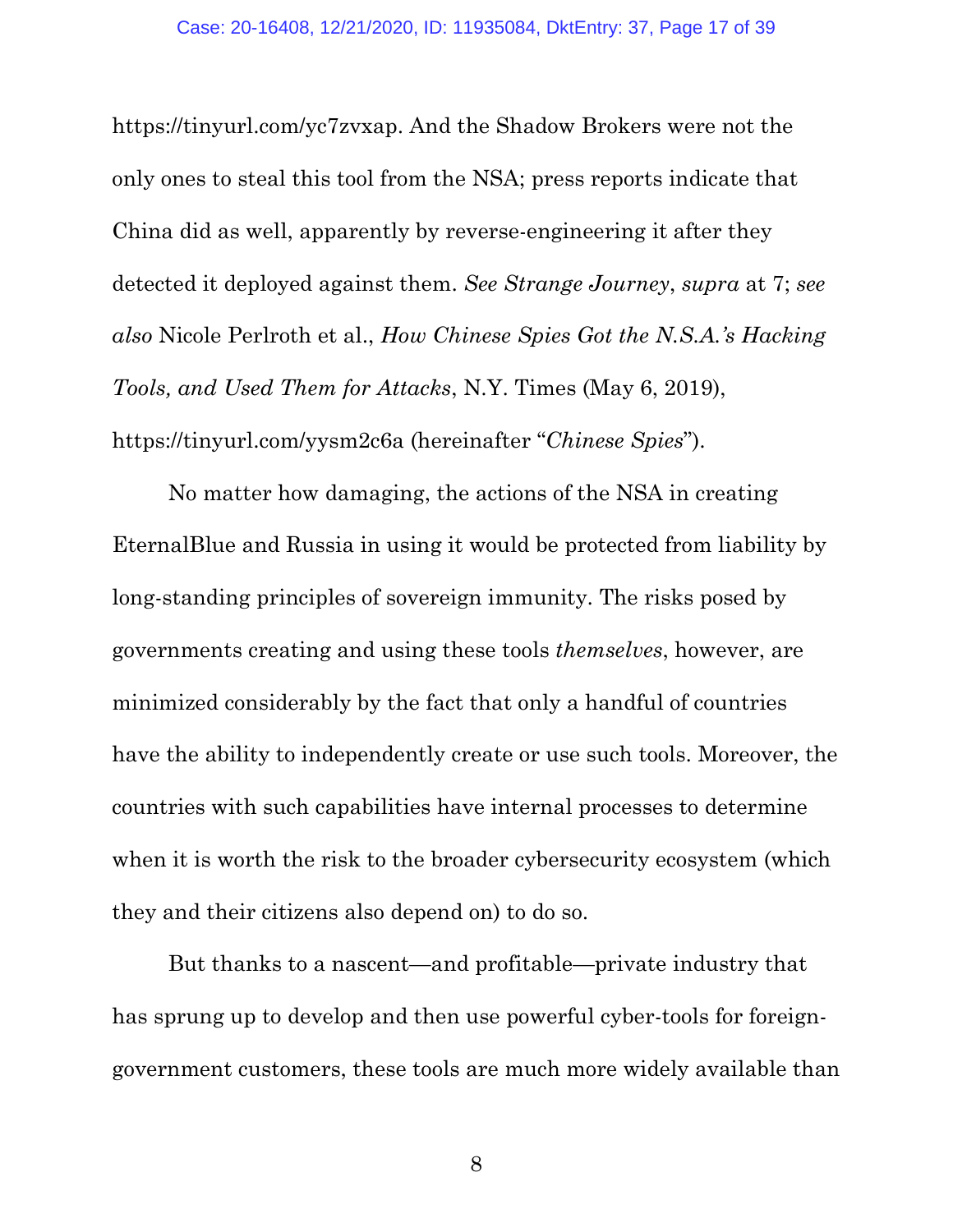they used to be. Accordingly, this Court must now decide whether to radically expand the risks these powerful tools pose by also immunizing *private* companies' use of commercially developed cyber-surveillance tools when they act on behalf of their foreign-government customers. The NotPetya attack shows just how dangerous cyber-surveillance tools can be—in particular, how they can be repurposed to cause harms far beyond their intended uses (even if those uses are themselves appropriate). If the NSA—which has a technical capability advanced enough to create its own powerful cyber-surveillance tools and an equally advanced policy infrastructure designed to restrict the use of such tools only to appropriate cases—could not keep EternalBlue under control, what chance is there to keep these powerful tools from spiraling out of control if they are made and used indiscriminately by private companies on behalf of any government who is willing to pay for them?

Expanding foreign sovereign immunity to private companies that use their own cyber-surveillance tools at the behest of their numerous foreign-government customers would dramatically increase the creation and use of cyber-surveillance tools globally. In particular, it would place these tools in the hands of more governments, including governments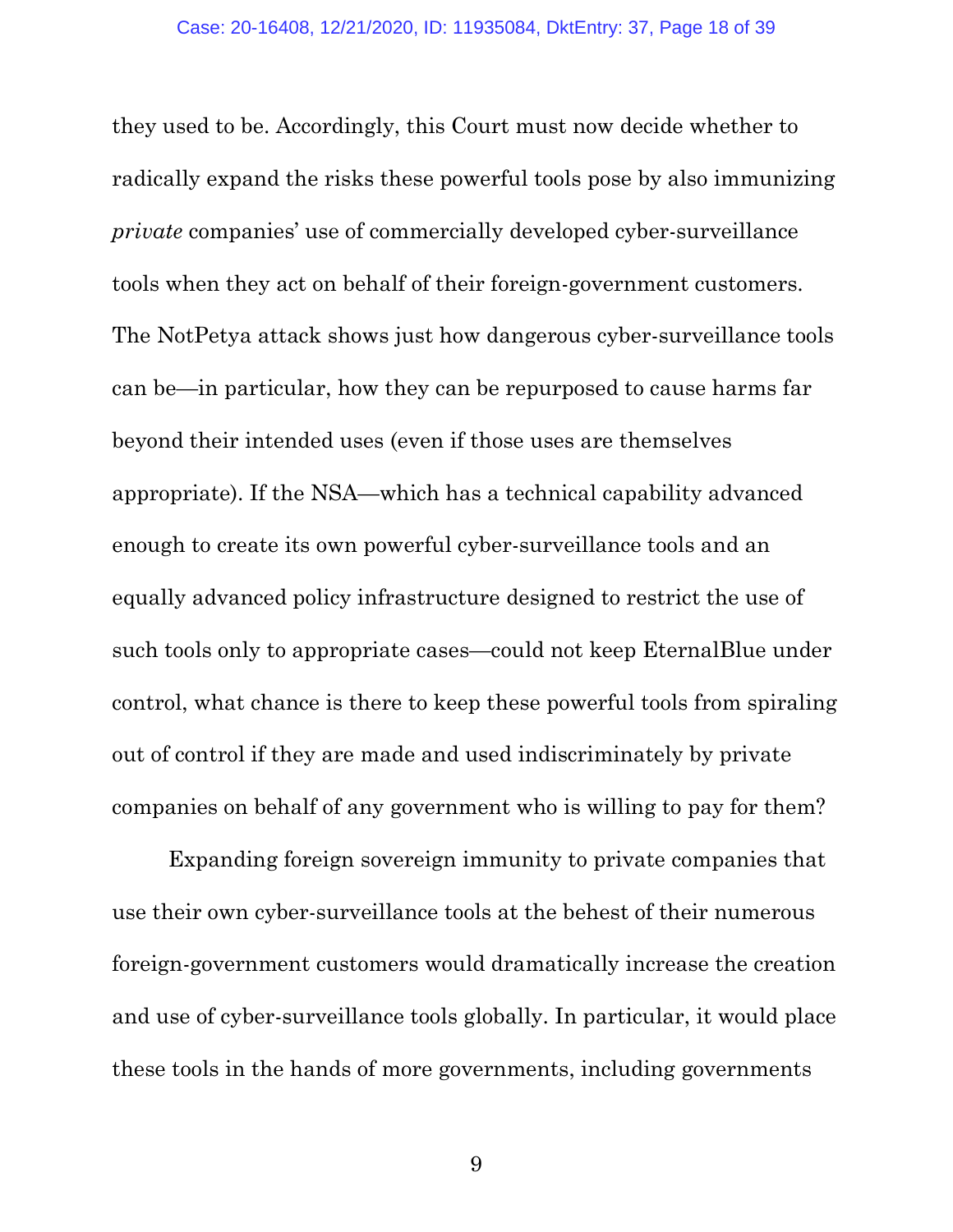likely to engage in riskier behaviors and at greater risk of losing control of such tools. As more companies develop these tools and more governments buy them, the risk that they will fall into the wrong hands increases exponentially and threatens all of us. This court should decline to extend foreign sovereign immunity to the use of cybersurveillance tools by private companies at the behest of foreign government customers.

#### **STATEMENT OF THE CASE**

<span id="page-18-0"></span>Defendants NSO and Q Cyber Technologies Ltd. (collectively, NSO) are Israeli corporations that develop, sell, and operate "surveillance technology or 'spyware' designed to intercept and extract information and communications from mobile phones and devices" for their foreign-government clients. ER 53, 66.5 One of NSO's products is "Pegasus," a program "designed to be remotely installed and enable the remote access and control of information—including calls, messages, and location—on mobile devices." ER 66. Until recently, Pegasus could

<sup>5</sup> "Spyware is loosely defined as malicious software designed to enter your … device, gather data about you, and forward it to a thirdparty without your consent." *What is Spyware?,* Kaspersky Lab, https://tinyurl.com/y4h43vsy.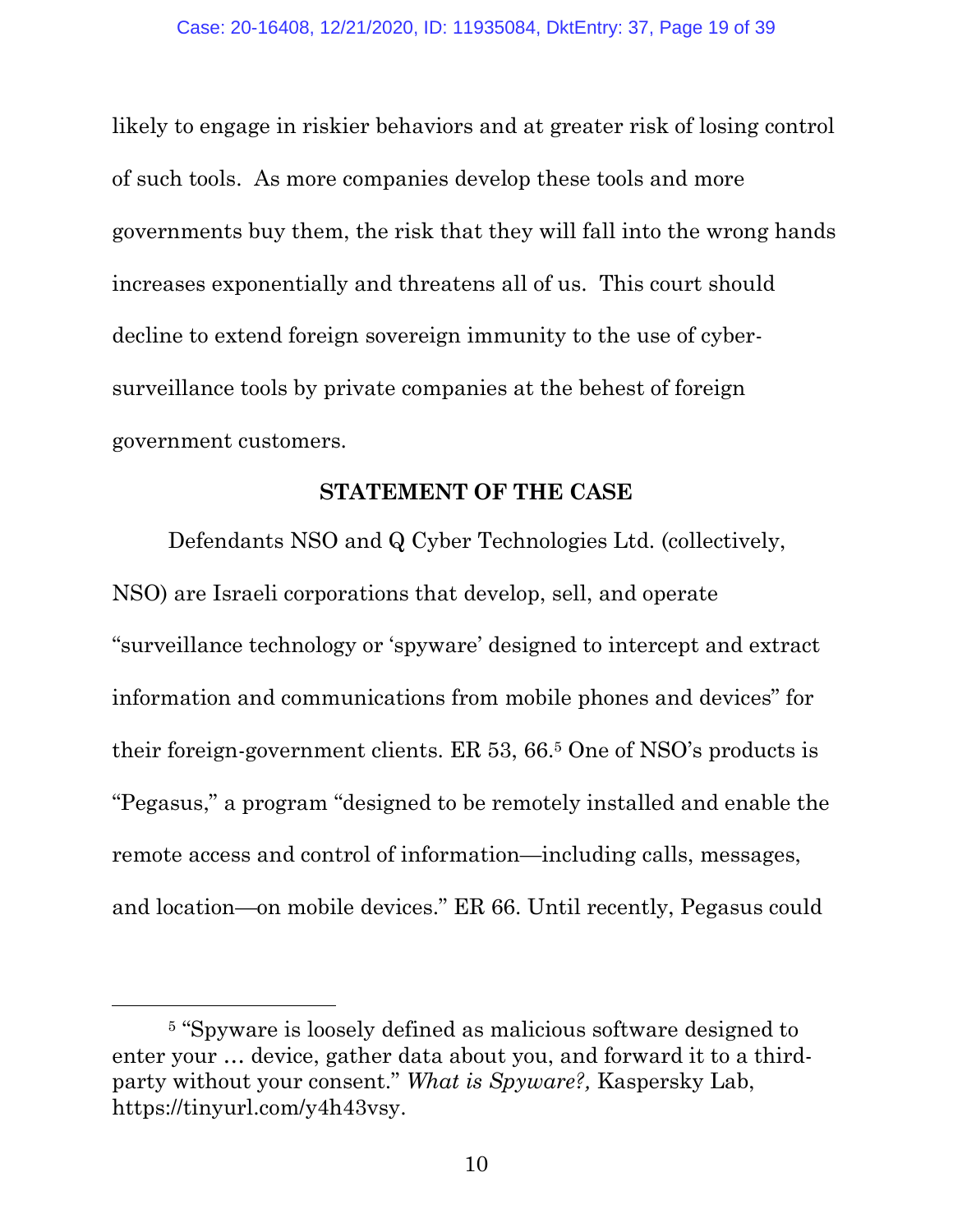be remotely installed through the WhatsApp app on a person's mobile device: the program used vulnerabilities in WhatsApp's code to "emulate legitimate … network traffic," thereby "transmit[ting] malicious code—undetected." ER 69. As a result, Pegasus could be installed on a device simply by calling that device—"even when the [user] did not answer the call." *Id*.

Pegasus was installed in this manner on at least 1,400 mobile devices. ER 70.6 WhatsApp and Facebook (which handles cybersecurity for WhatsApp) eventually identified and closed the vulnerabilities NSO had used. ER 63, 71. WhatsApp and Facebook then sued NSO in federal court, alleging NSO had gained unauthorized access to WhatsApp's network and servers in violation of the Computer Fraud and Abuse Act, 18 U.S.C. § 1030, and also state law. ER 71-74. NSO moved to dismiss, arguing it should be afforded foreign sovereign immunity because it accessed WhatsApp as an agent of its foreign-government customers.

<sup>6</sup> For information about some of the targets, see, *e.g*., Vindu Goel & Nicole Perlroth, *Spyware Maker NSO Promises Reform but Keeps Snooping*, N.Y. Times (Nov. 10, 2019), https://tinyurl.com/yxd2sne5 (lawyers and human rights activists in India); Mehul Srivastava & Tom Wilson, *Inside the WhatsApp hack: how an Israeli technology was used to spy*, Financial Times (Oct. 29, 2019), https://tinyurl.com/y8zwkcl9 (political dissidents from Rwanda).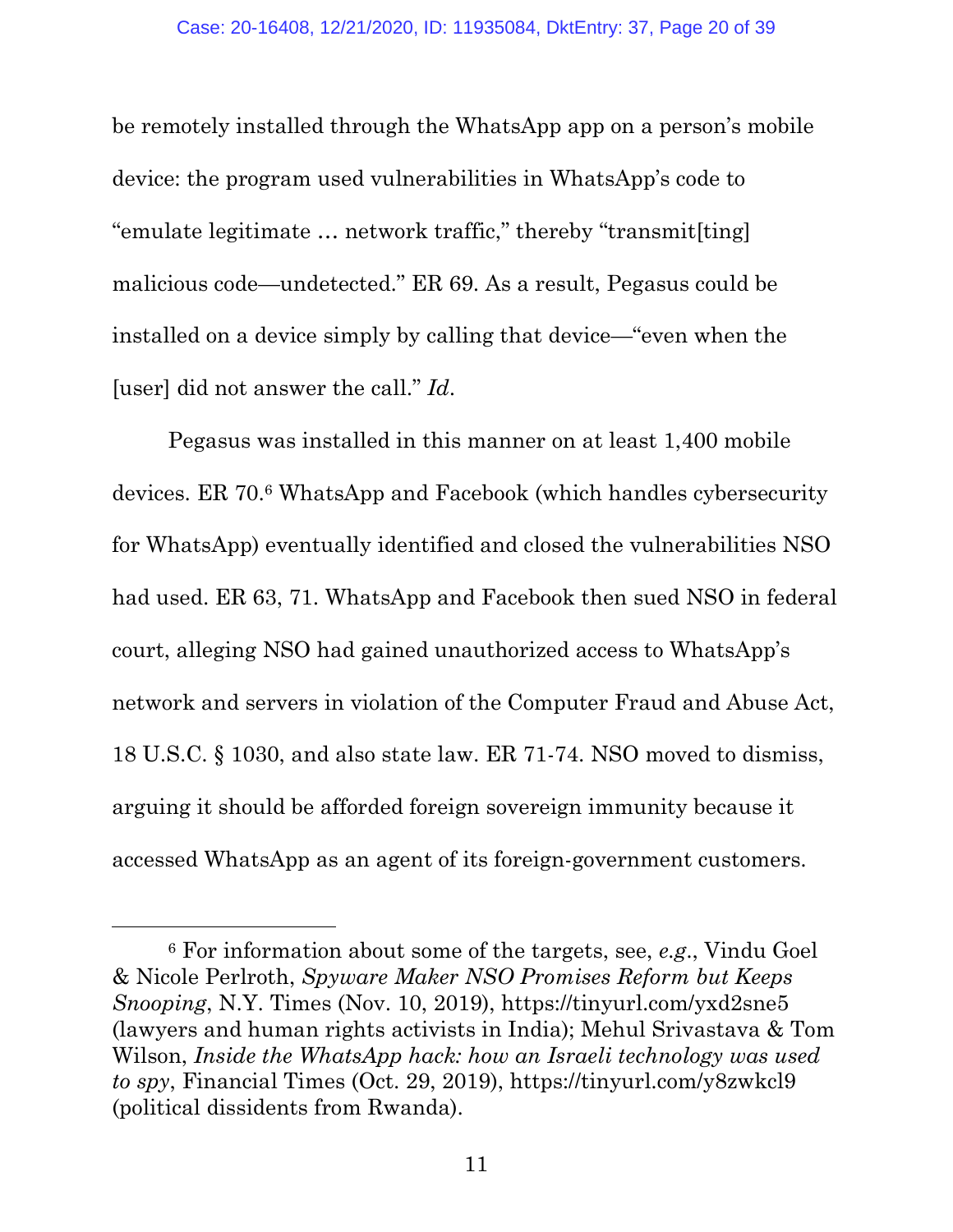The district court denied NSO's motion in relevant part, holding that, as a private company, NSO was not entitled to sovereign immunity. ER 9-15. NSO now appeals.

#### **ARGUMENT**

# <span id="page-20-1"></span><span id="page-20-0"></span>**Allowing Companies Like NSO To Deploy Powerful Cyber-Surveillance Tools Across U.S. Systems Creates Large-Scale, Systemic Cybersecurity Risk.**

Cyber-surveillance tools like NSO's Pegasus are powerful, and dangerous. Such tools depend on vulnerabilities in code that allow one person to access another person's device, network, or system. If those tools are misused, the results can be disastrous. Foreign governments may use the technology in problematic ways,7 but beyond idiosyncratic

<sup>7</sup> NSO attempts to characterize its customers' intended uses as appropriate. There is substantial reason to doubt this characterization. According to public reporting, foreign governments have used NSO's tools to surveil a wide variety of private citizens, from journalists to human rights activists to supporters of a soda tax. *See*, *e.g*., Azam Ahmed, *A Journalist Was Killed in Mexico. Then His Colleagues Were Hacked*., N.Y. Times (Nov. 27, 2018), https://tinyurl.com/y6zu8pth; *Amnesty International Among Targets of NSO-powered Campaign*, Amnesty International (Aug. 1, 2018), https://tinyurl.com/y5vg6chz; Bill Marczak et al., *The Kingdom Came to Canada: How Saudi-Linked Digital Espionage Reached Canadian Soil*, The Citizen Lab (Oct. 1, 2018), https://tinyurl.com/y9yyhaz3; John Scott-Railton et al., *Bitter Sweet: Supporters of Mexico's Soda Tax Targeted With NSO Exploit Links*, The Citizen Lab (Feb. 11, 2017), https://tinyurl.com/ya3tgrhr.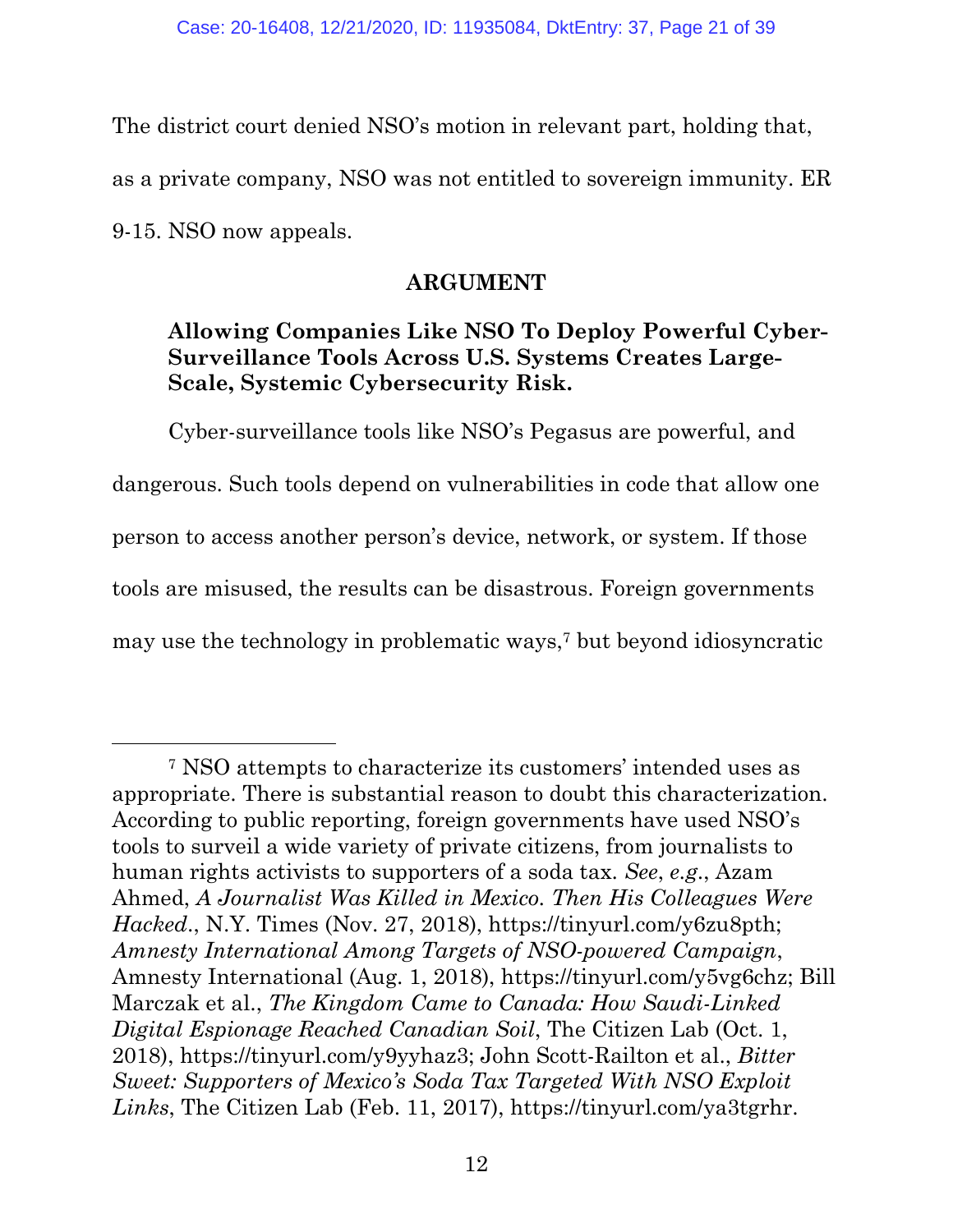misuse is a much greater systemic risk. Widespread creation and deployment of these tools by private companies acting for profit dramatically increases the risk that these vulnerabilities will be obtained and exploited by malicious actors *other* than the initial customer to cripple infrastructure, commit large-scale financial crime, or cause other catastrophic damage.

## <span id="page-21-0"></span>**A. Expanding immunity to private cyber-surveillance companies would greatly increase access to and use of cyber-surveillance tools.**

A robust, unchecked, commercial market for cyber-surveillance tools would dramatically increase the number of governments and private companies with access to them. Given the nature of private industry, it would also significantly increase the frequency with which they would be used.

## **1. Expanding immunity would increase the number of governments and companies with access to these tools.**

<span id="page-21-1"></span>Recent years have seen a "proliferation of companies trying to replicate NSO's success and compete in an estimated \$12 billion market for so-called lawful intercept spyware." Mark Mazzetti et al., *A New Age of Warfare: How Internet Mercenaries Do Battle for Authoritarian*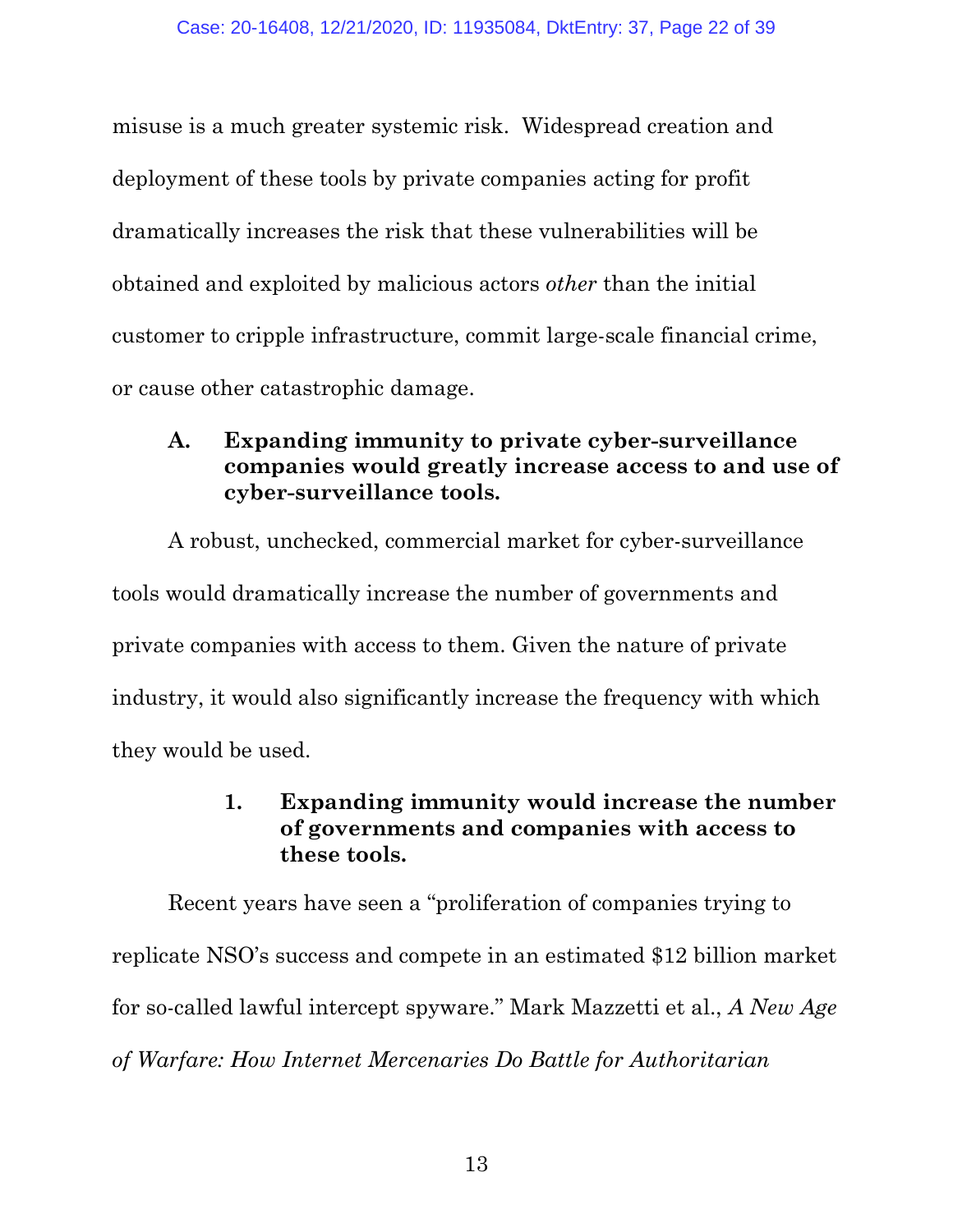*Governments*, N.Y. Times (Mar. 21, 2019), https://tinyurl.com/y39pzhtc. Just last year, for example, some of the newcomers in this "rising industry" announced the creation of the "Intelligence Alliance," or "Intellexa," to compete with NSO. Patrick Howell O'Neill, *The Lucrative Government Spyware Industry Has a New 'One-Stop-Shop' for Hacking Everything*, Gizmodo (Feb. 15, 2019), https://tinyurl.com/yxwwuktz. The industry has drawn considerable private equity investment, another signal of the perceived vitality of this business. *See id*.; Mazzetti et al., *supra* at 13.<sup>8</sup>

Expanding immunity would hamper efforts to stop this worrying expansion, and, indeed, encourage even more companies, with even more clients, to create and use these tools. After all, the risk of liability in U.S. courts operates as a deterrent to business models that depend on violating U.S. law—particularly for nascent companies in an up-andcoming industry, which cannot as easily absorb the monetary cost of such liability. Expanding immunity, however, would remove that

<sup>8</sup> Indeed, private equity firm Francisco Partners owned a controlling stake in NSO until recently, when its founders succeeded in raising sufficient capital to buy back majority control. *See* Mazzetti et al., *supra* at 13.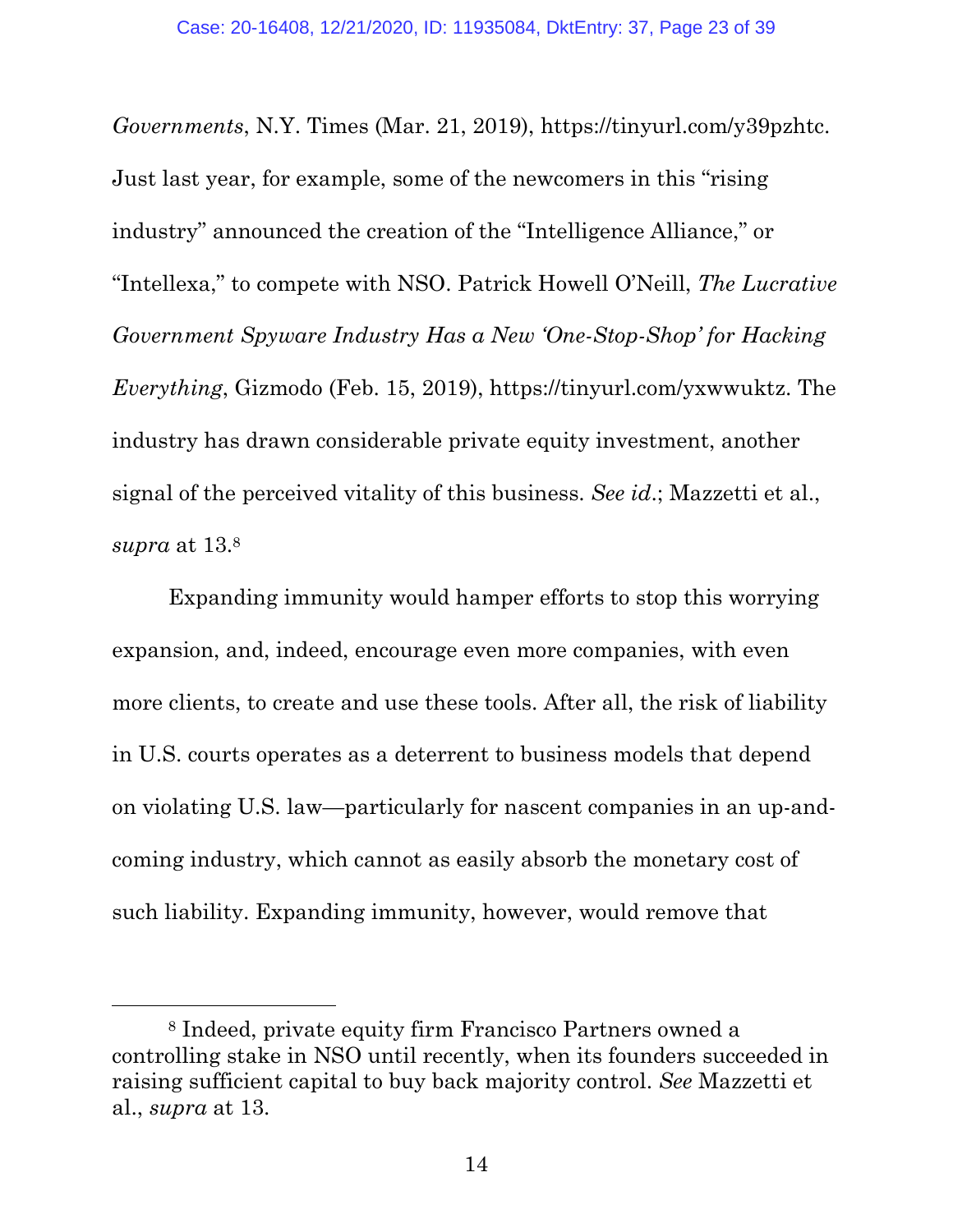deterrent, and encourage companies to capitalize on this emerging market.

The consequence of an immunized and expanding private cybersurveillance industry: more foreign governments with powerful and dangerous cyber-surveillance tools. After all, tools like Pegasus are expensive and time-consuming to develop; they also require a high level of technical skill. Accordingly, only a limited number of countries are currently capable of developing these types of tools themselves. *See, e.g*., Keith Breene, *Who are the cyberwar superpowers?*, World Economic Forum (May 4, 2016), https://tinyurl.com/y359xprj (listing the United States, China, Russia, Israel, the United Kingdom, Iran, and North Korea as key players in this space). But cyber-surveillance companies lower the barriers to entry, making such tools available to far more countries: Instead of spending billions to fund an agency like the NSA, foreign governments can buy Pegasus from NSO for a few million. *See* Mazzetti et al., *supra* at 13. And unsurprisingly, if governments can purchase such tools easily on the open market from private companies, more governments will make use of them.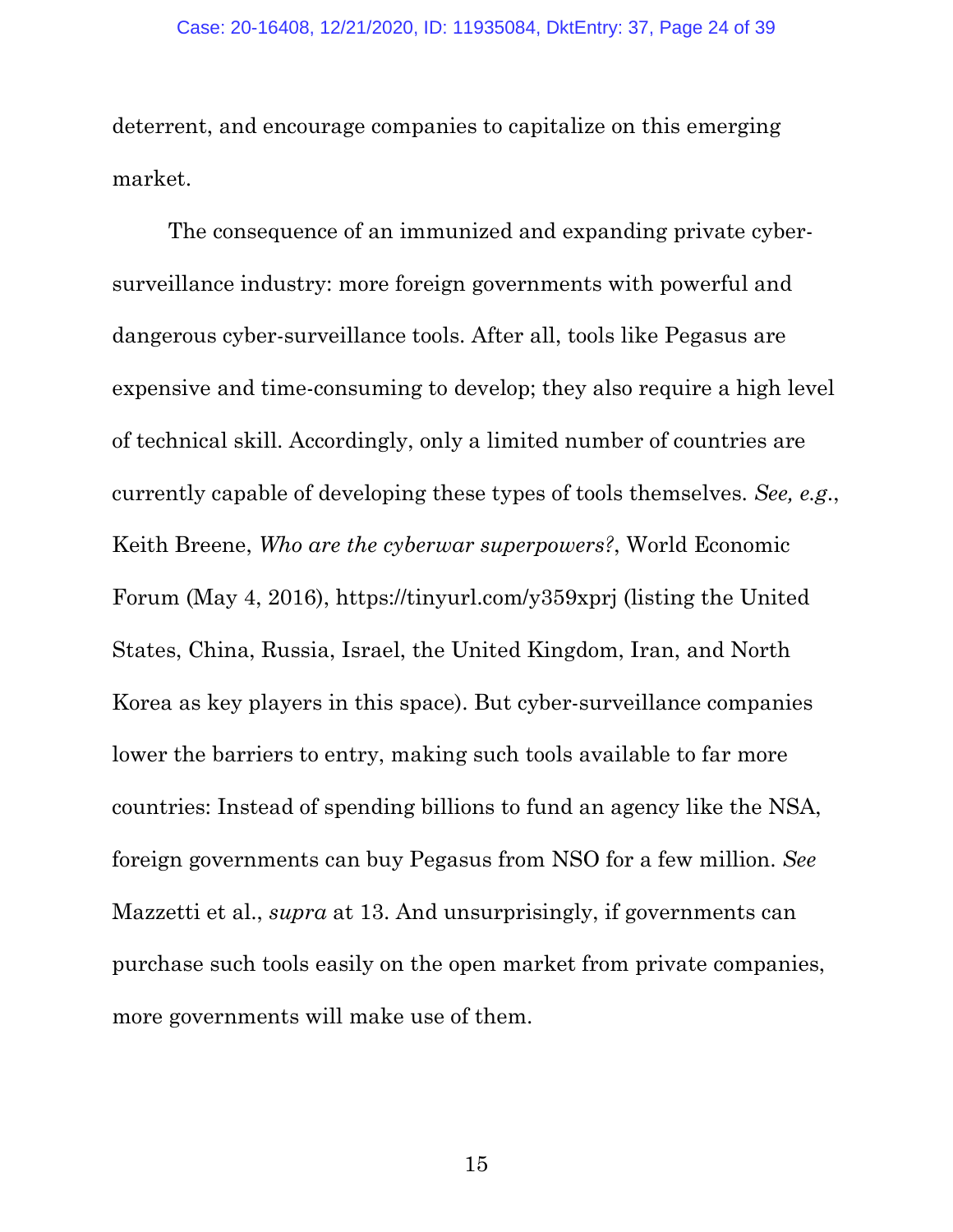Indeed, the beginnings of this phenomenon are already apparent. Between 2012 and 2015, a report identifying government-sponsored cyberattacks attributed all of them to just five countries: Russia, China, North Korea, France, and Israel. See Andy Greenberg, *This Map Shows the Global Spread of Zero-Day Hacking Techniques*, Wired (April 6, 2020), https://tinyurl.com/tc8kwg9 (discussing Kathleen Metrick et al., *Zero-Day Exploitation Increasingly Demonstrates Access to Money, Rather than Skill*, FireEye (Apr. 6, 2020), https://tinyurl.com/qrxk2vk). Between 2016 and 2018, however, the cast of characters changed: among others, the United Arab Emirates and Uzbekistan joined the ranks of confirmed attackers. *Id.* And that likely represents a small subset of the countries now mounting such attacks; countries that have been identified in public reporting as clients of cyber-surveillance companies like NSO include Azerbaijan, Bahrain, Egypt, Ethiopia, Kazakhstan, Mexico, Morocco, Nigeria, Oman, Saudi Arabia, and Sudan. *See*, *e.g.*, Andy Greenberg, *Hacking Team Breach Shows a Global Spying Firm Run Amok*, Wired (July 6, 2015), https://tinyurl.com/y2u5shjj (hereinafter "*Spying Run Amok*").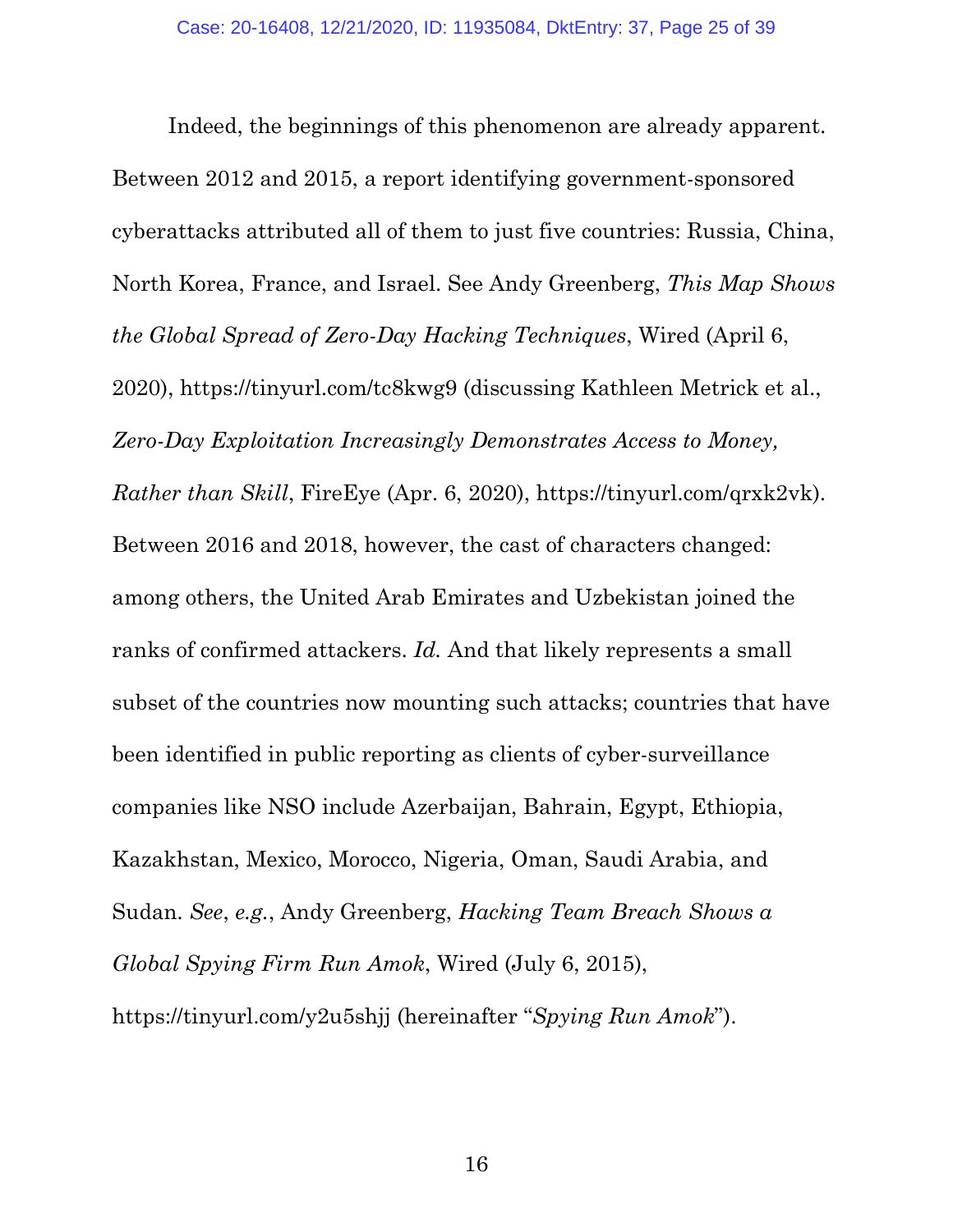### **2. Expanding immunity would also increase the use of dangerous cyber-surveillance tools.**

<span id="page-25-0"></span>Even beyond the simple (and significant) fact that more governments and companies will have access to these tools, the very nature of the commercial market will result in their increased use. Private companies and governments have very different interests when considering whether to deploy a found vulnerability or to disclose it to the vendor so that it can be fixed.

Governments that have the technical sophistication to find socalled "zero-day vulnerabilities," *see supra* at 7 note 4, frequently disclose them to the vendor, rather than using them. This type of disclosure, called "responsible disclosure," or "Coordinated Vulnerability Disclosure," "allows the vendor the opportunity to diagnose and offer fully tested updates, workarounds, or other corrective measures before any party discloses detailed vulnerability or exploit information to the public." *Microsoft's Approach to Coordinated Vulnerability Disclosure*, Microsoft Corporation, https://tinyurl.com/y8snnzda; *see also How Google handles security vulnerabilities*, Google LLC, https://tinyurl.com/lxspq7v. Such an update is commonly known as a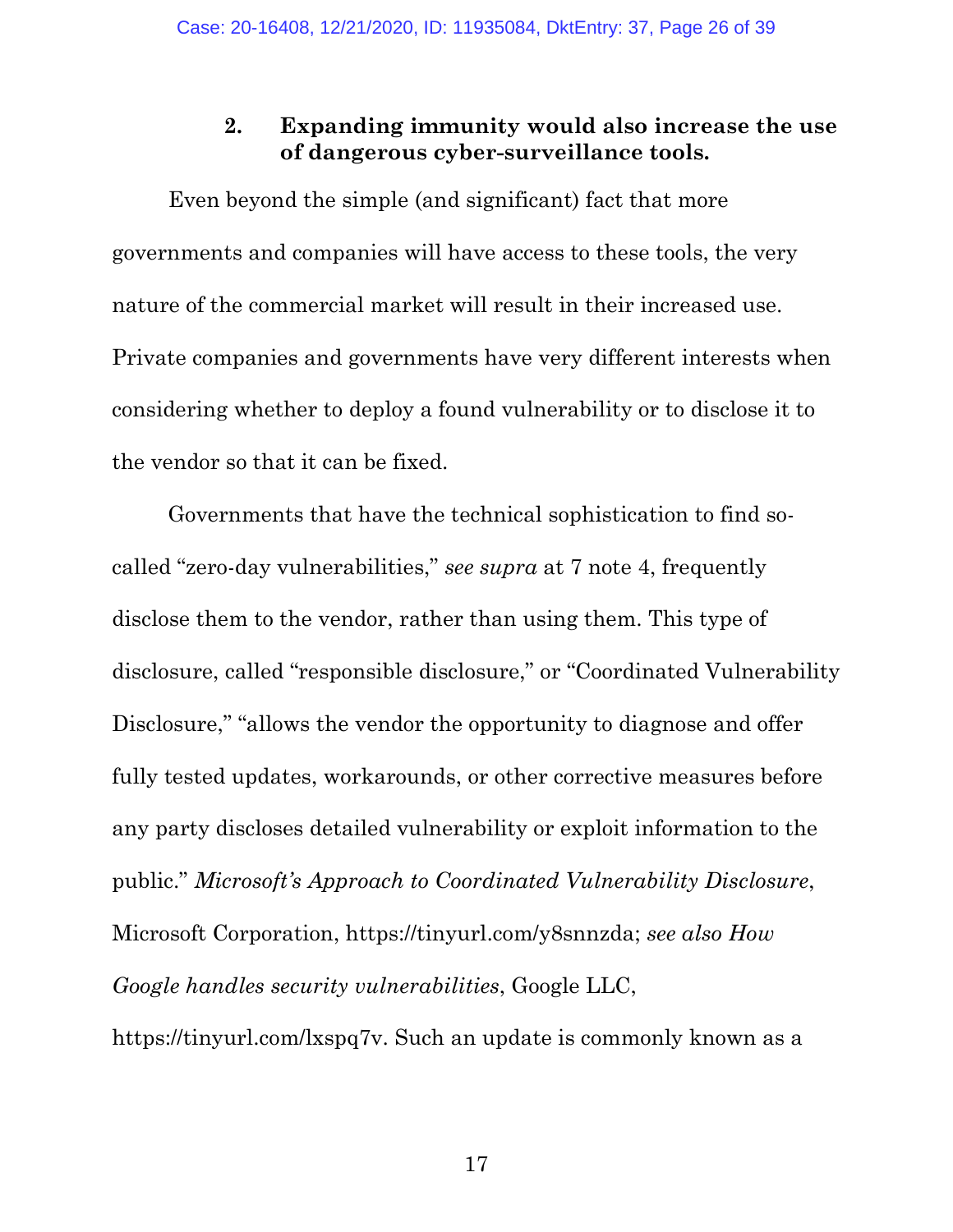"patch." *See About Software Management and Patch Releases*, Oracle Corporation, https://tinyurl.com/y5nvr7j8.<sup>9</sup>

In deciding whether to disclose an identified vulnerability, governments make use of established deliberative processes. While governments have an interest in using cyber-surveillance tools for their own purposes, they also take into consideration the importance of minimizing systemic cybersecurity risks.

For example, the United States has an interagency

"Vulnerabilities Equities Process" (VEP), comprised of representatives

from no fewer than eight executive departments, designed to:

prioritize the public's interest in cybersecurity and to protect core Internet infrastructure, information systems, critical infrastructure systems, and the U.S. economy through the disclosure of vulnerabilities … absent a demonstrable, overriding interest in the use of the vulnerability for lawful intelligence, law enforcement, or national security purposes.

<sup>&</sup>lt;sup>9</sup> In certain circumstances, a finder may choose to publicly report the existence of a vulnerability rather than privately disclosing it to the vendor. See Lance Whitney, *How to handle the public disclosure of bugs and security vulnerabilities*, TechRepublic (Sept. 19, 2019), https://tinyurl.com/y3vupgfx. This is fairly rare, and is almost always in service of trying to pressure a vendor to move faster to issue patches. *Id*.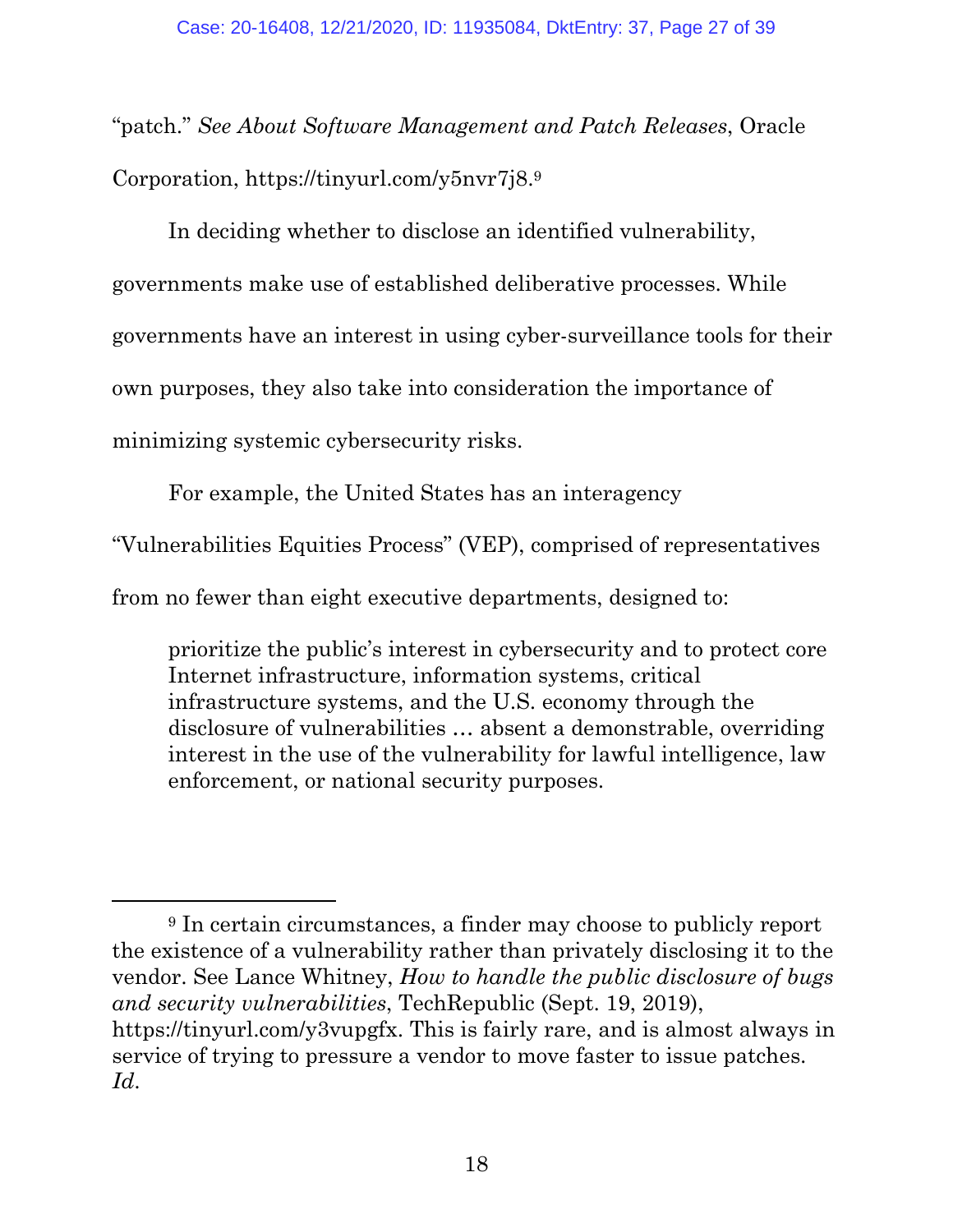*Vulnerabilities Equities Policy and Process for the United States Government* 1 (Nov. 15, 2017), https://tinyurl.com/ycj6dzw3. According to the United States, "[i]n the vast majority of cases, responsibly disclosing a newly discovered vulnerability is clearly in the national interest." *Id.* For example, just recently, the NSA disclosed to VMware a vulnerability in its software, and VMware was able to release a patch. *See* VMware, Advisory VMSA-2020-0027.2 (Nov. 23, 2020), https://tinyurl.com/y2ofvx4c.

Other countries have similar vulnerabilities evaluation programs, including, it appears, China. *See, e.g*., Ian Levy, National Cyber Security Centre, *Equities process: Publication of the UK's process for how we handle vulnerabilities* (Nov. 29, 2018),

https://tinyurl.com/y4x5eeft (describing the United Kingdom's evaluation process, in which the "default position is to disclose the problem"); Communications Security Establishment, *CSE's Equities Management Framework* (Mar. 11, 2019),<https://tinyurl.com/y3mj3p97> (detailing Canada's equities process); Priscilla Moriuchi & Bill Ladd, *China's Ministry of State Security Likely Influences National Network Vulnerability Publications* 3, 15 (2017), https://tinyurl.com/y32rn83m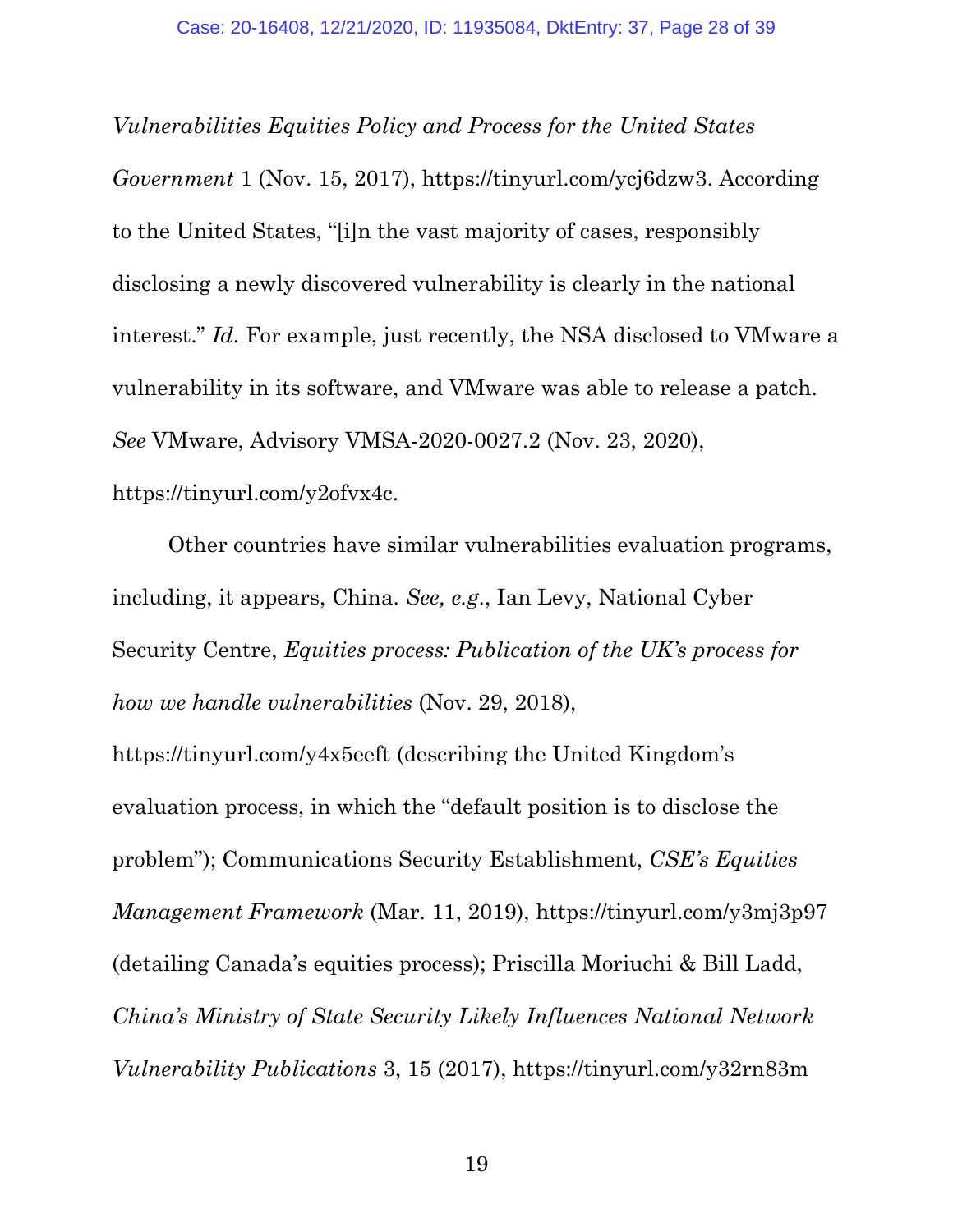(finding "evidence of a formal vulnerability evaluation process" in China). This is unsurprising; the same countries that have the means to develop cyber-surveillance tools also have a reason to be careful about the risks the use of those tools may introduce into the ecosystem—their industries and citizens are likely to be seriously affected by cyberattacks, and their opponents are likely to target them or their allies with the same tools if those tools become compromised.

Private cyber-surveillance companies like NSO, by contrast, do not operate with the same caution. When such actors locate a zero-day vulnerability, they do not disclose it to the vendor; instead, their business model is to exploit the vulnerability for profit, either by using it directly or selling it to someone who will.10 And it is a profitable business indeed. According to reports, for example, a single "zero-day exploit in Apple's iOS operating system sold for \$500,000." Nicole Perlroth & David E. Sanger, *Nations Buying as Hackers Sell Flaws in Computer Code*, N.Y. Times (July 13, 2013),

[https://tinyurl.com/yypwwa8c.](https://tinyurl.com/yypwwa8c) Ready-made products that exploit such

<sup>10</sup> See, e.g., *See* Andy Greenberg, *New Dark-Web Market Is Selling Zero-Day Exploits to Hackers*, Wired (Apr. 17, 2015), https://tinyurl.com/yyyk6n5w.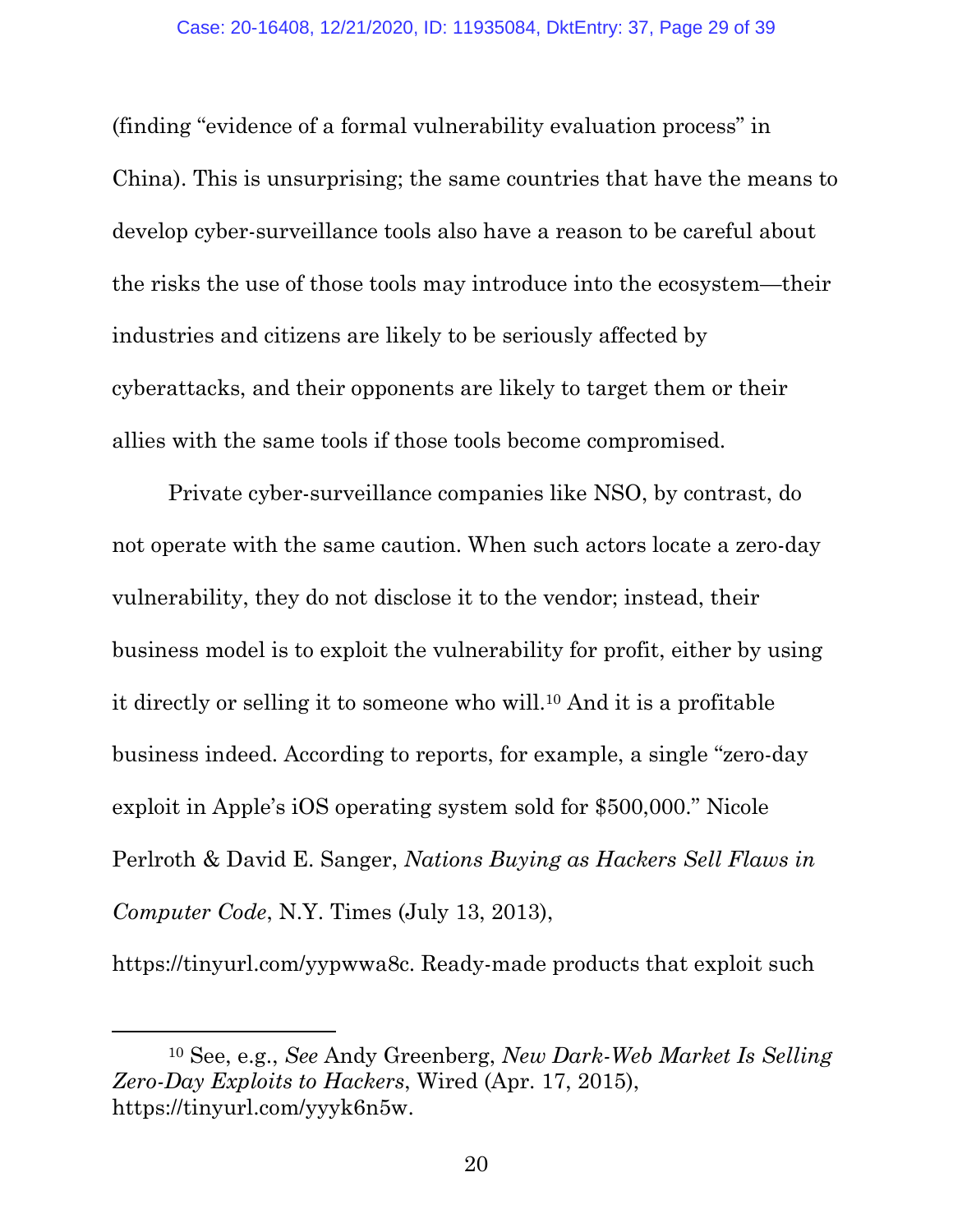vulnerabilities are even more valuable. After NSO developed Pegasus, for example, its first Pegasus client (Mexico) reportedly paid \$15 million for NSO's hardware and software—and an additional \$77 million for NSO's surveillance-management services. Mazzetti et al., *supra* at 13. In 2019, NSO was valued at just under \$1 billion. *See id*. 11

### <span id="page-29-0"></span>**B. Increased access to and use of cyber-surveillance tools significantly raises systemic cybersecurity risk.**

This growing commercial market for cyber-surveillance-as-aservice raises systemic cybersecurity risk in several ways.

*First*, the developers of these powerful tools, and their foreign government clients, can fall victim to hacks and leaks. This is a troublingly common phenomenon. In the private sector, the Italian company Hacking Team—one of NSO's competitors—was itself hacked

<sup>&</sup>lt;sup>11</sup> To protect these profits, companies like NSO operate through what has been described as "a dizzying web of shell companies." Scott Steadman, *The Covert Reach of NSO Group*, Forensic News (Apr. 29, 2020), https://tinyurl.com/y4vsrbh2. They also invest heavily in recruiting former members of the intelligence community, leveraging their experience to help build technologies that are able to evade detection. *See, e.g*., Christopher Bing & Joel Schectman, *Inside the UAE's Secret Hacking Team of American Mercenaries: Ex-NSA operatives reveal how they helped spy on targets for the Arab monarchy—dissidents, rival leaders and journalists*, Reuters (Jan. 30, 2019), https://tinyurl.com/y9qnsbs4.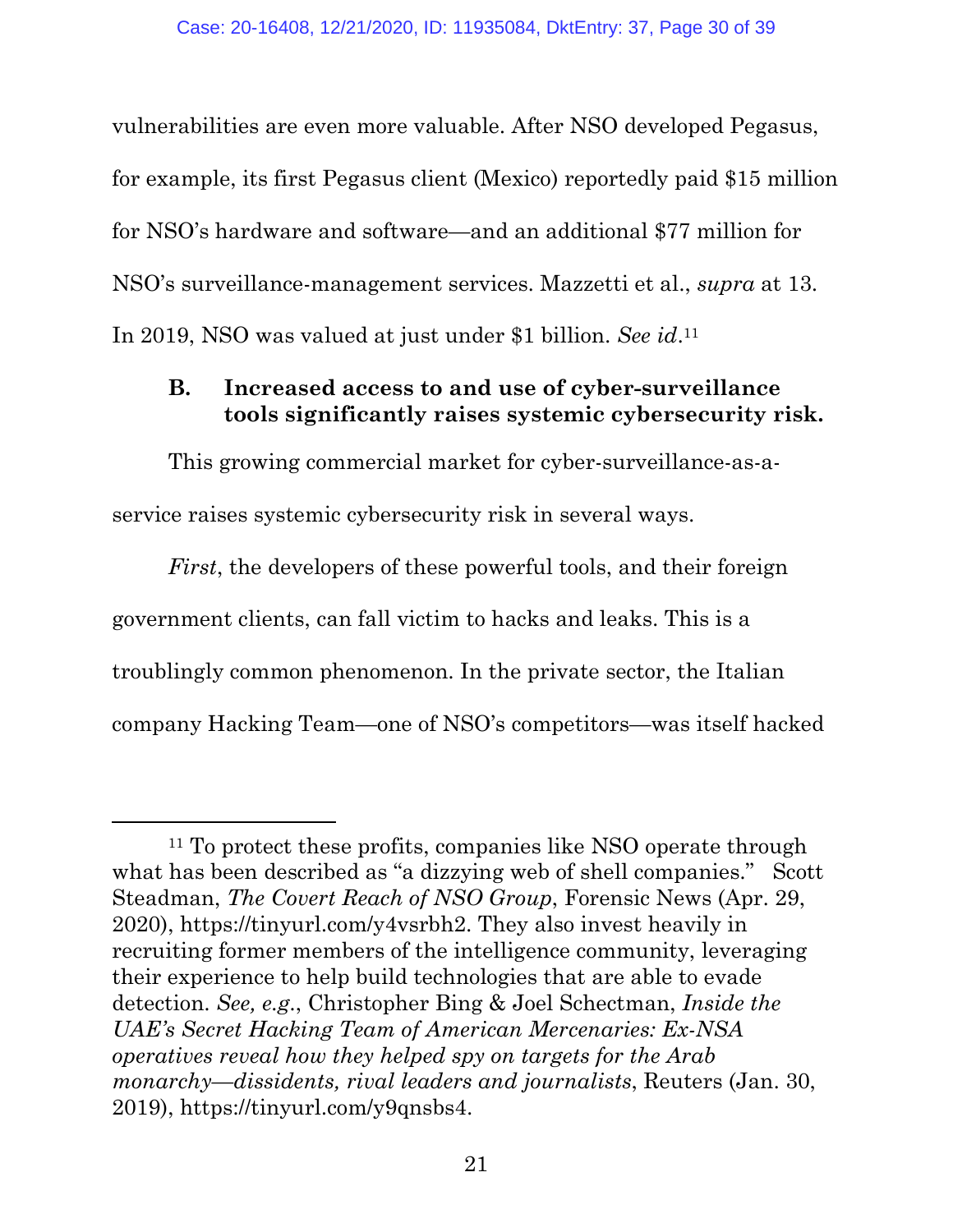in 2015. *See Spying Run Amok*, *supra* at 16. Not only did the hacker expose some of Hacking Team's clients (including Sudan—a country that has been designated by the United States as a state sponsor of terrorism since 1993, *see* U.S. Department of State, *State Sponsors of Terrorism*, https://tinyurl.com/y3vtudya), but it also disclosed "the source code of the company's hacking tools." Lorenzo Franceschi-Bicchierai, *The Vigilante Who Hacked Hacking Team Explains How He Did It*, Vice (Apr. 15, 2016) https://tinyurl.com/y284rpou.

The more robust the private cyber-surveillance-as-a-service market is, the greater this risk. The larger the number of companies offering this service and the more clients they have, the more places there are for malicious actors to find these tools—and the more likely it is that these tools will be stored in an insecure manner, making it easier for them to be stolen.

*Second*, the targets of these tools can observe, reverse-engineer, and then use these tools for their own purposes. In 2016, for example, a human rights activist in the United Arab Emirates, Ahmed Mansoor, was the target of an attack that appeared to use NSO's Pegasus spyware. *See* Bill Marczak & John Scott-Railton, The Citizen Lab, *The*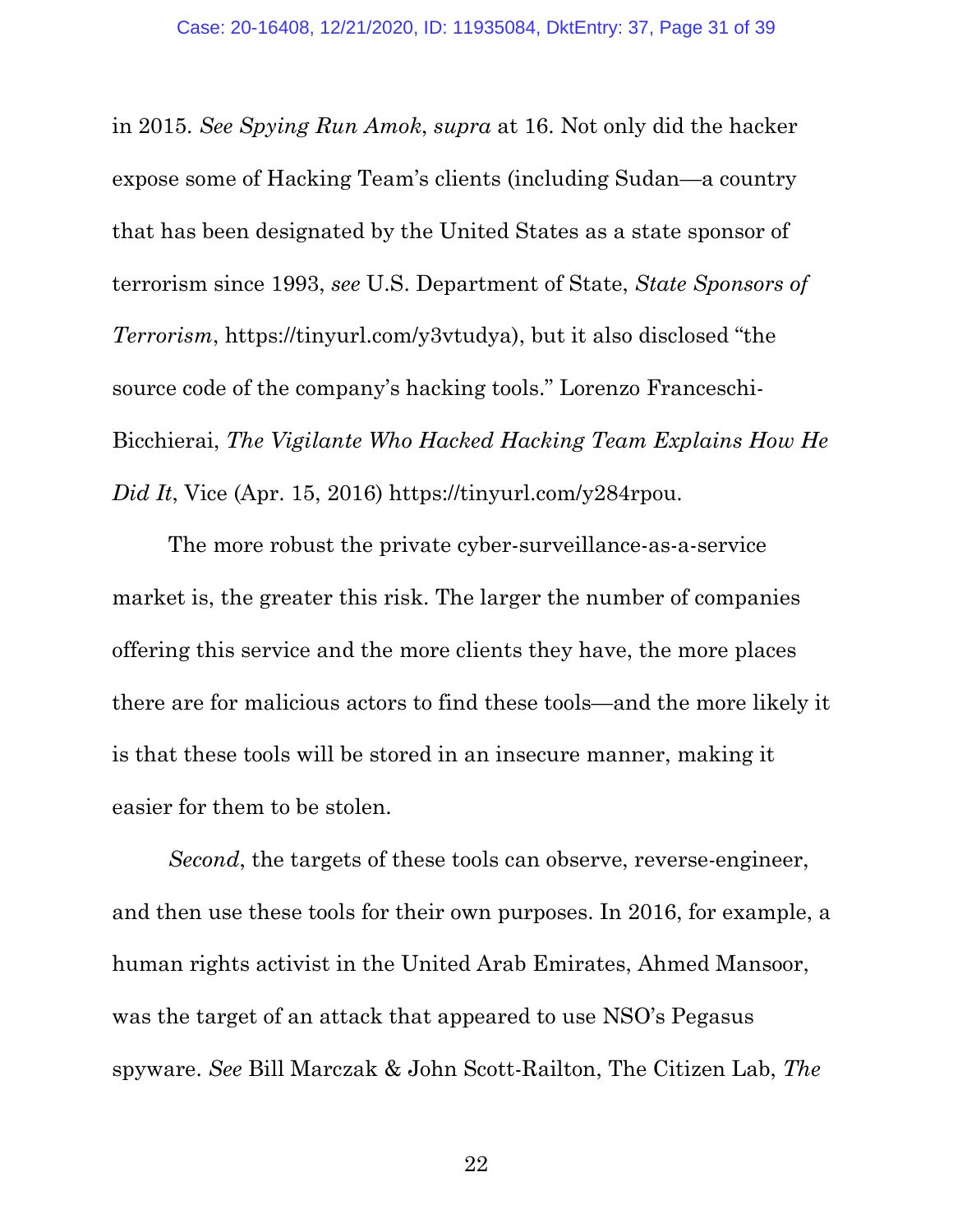*Million Dollar Dissident: NSO Group's iPhone Zero-Days used against a UAE Human Rights Defender* 5, 9-11 (Aug. 24, 2016),

https://tinyurl.com/y3uvmlev. Mansoor was suspicious of messages he received on his phone, so he sent them to researchers at The Citizen Lab, a cybersecurity laboratory based out of the University of Toronto. The researchers were able to identify "a chain of zero-days exploits … that would have remotely jailbroken Mansoor's stock iPhone6." *Id*. at 5. Thankfully, Mansoor and the Citizen Lab researchers reported the zeroday vulnerabilities they identified to Apple, which developed a patch. *Id*. at 6. But not all targets of cyber-surveillance can be expected to do the same. In 2016, for example, Chinese intelligence agents "captured [the NSA's hacking tools] from an [NSA] attack on [Chinese] computers," and then "repurposed them … to attack American allies and private companies in Europe and Asia." *Chinese Spies*, *supra* at 8.

Facilitating the use of cyber-surveillance tools by a larger group of governments would exacerbate this problem. Not only would increased use of these tools allow increased opportunities for observation and reverse-engineering, but the selection of targets may be less discerning. As noted above, the countries with the technological capability to create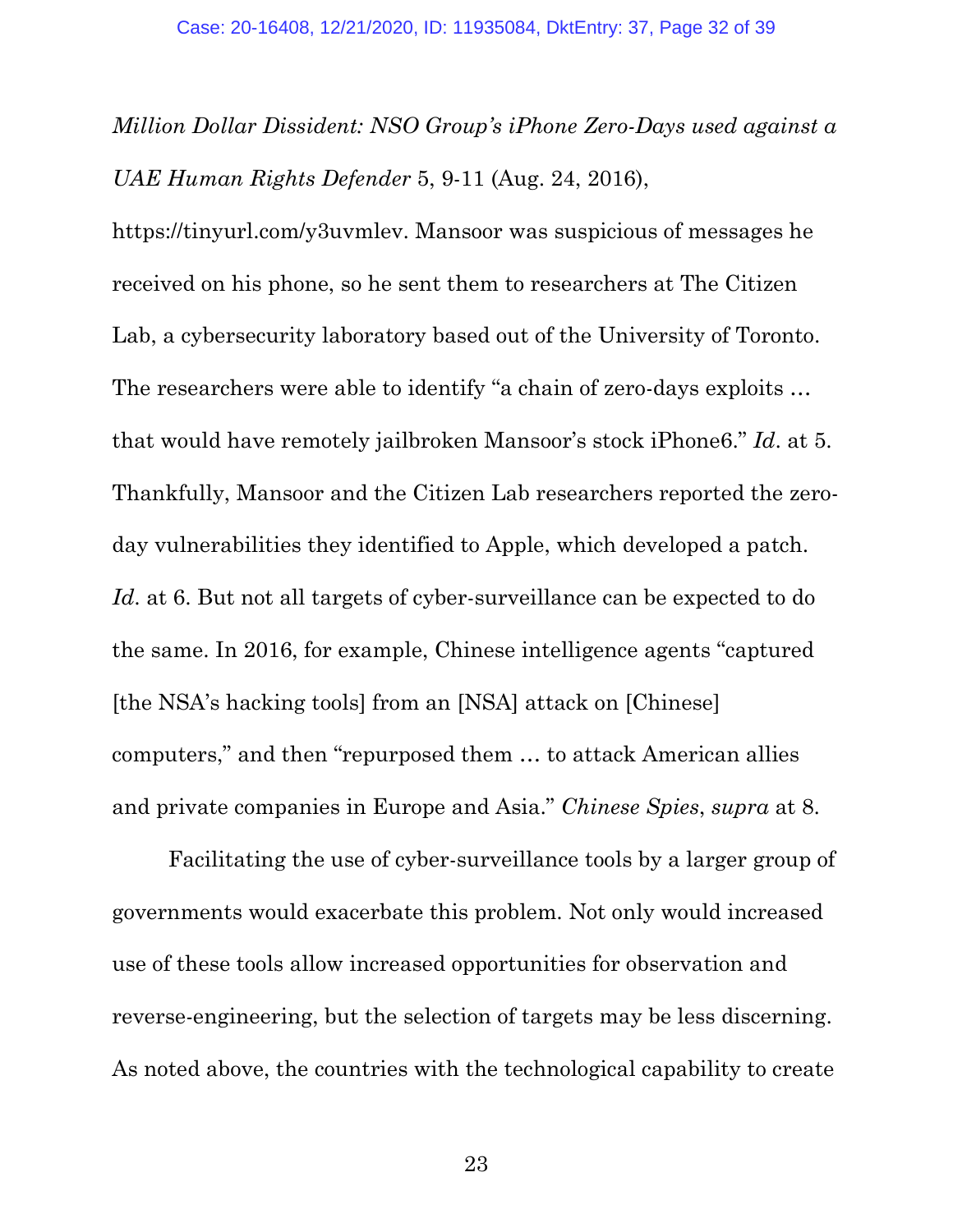their own tools also have processes like the VEP to take into consideration the risks inherent in using cyber-surveillance, like the risk that a target will detect and weaponize a given surveillance tool. *See supra* at 18-20. Many countries that simply buy a tool from a private company would lack such processes, either because they have not spent the time to develop such processes, or because the risks to their own interests from damage to the cybersecurity ecosystem are much smaller. Accordingly, such countries are more likely to deploy tools against sophisticated targets able to repurpose them in dangerous ways.

In sum, more private cyber-surveillance companies selling more cyber-surveillance tools to more foreign-government clients that could not develop such tools themselves and may exercise less discretion in how they are used means dramatically more opportunities for those tools to fall into the wrong hands and be used nefariously.

### <span id="page-32-0"></span>**C. These increased systemic risks would do extensive damage.**

The systemic risks imposed by these increased commercial uses are not minor. One might think that, as soon as one of these tools is used, the underlying vulnerability can always be quickly patched. But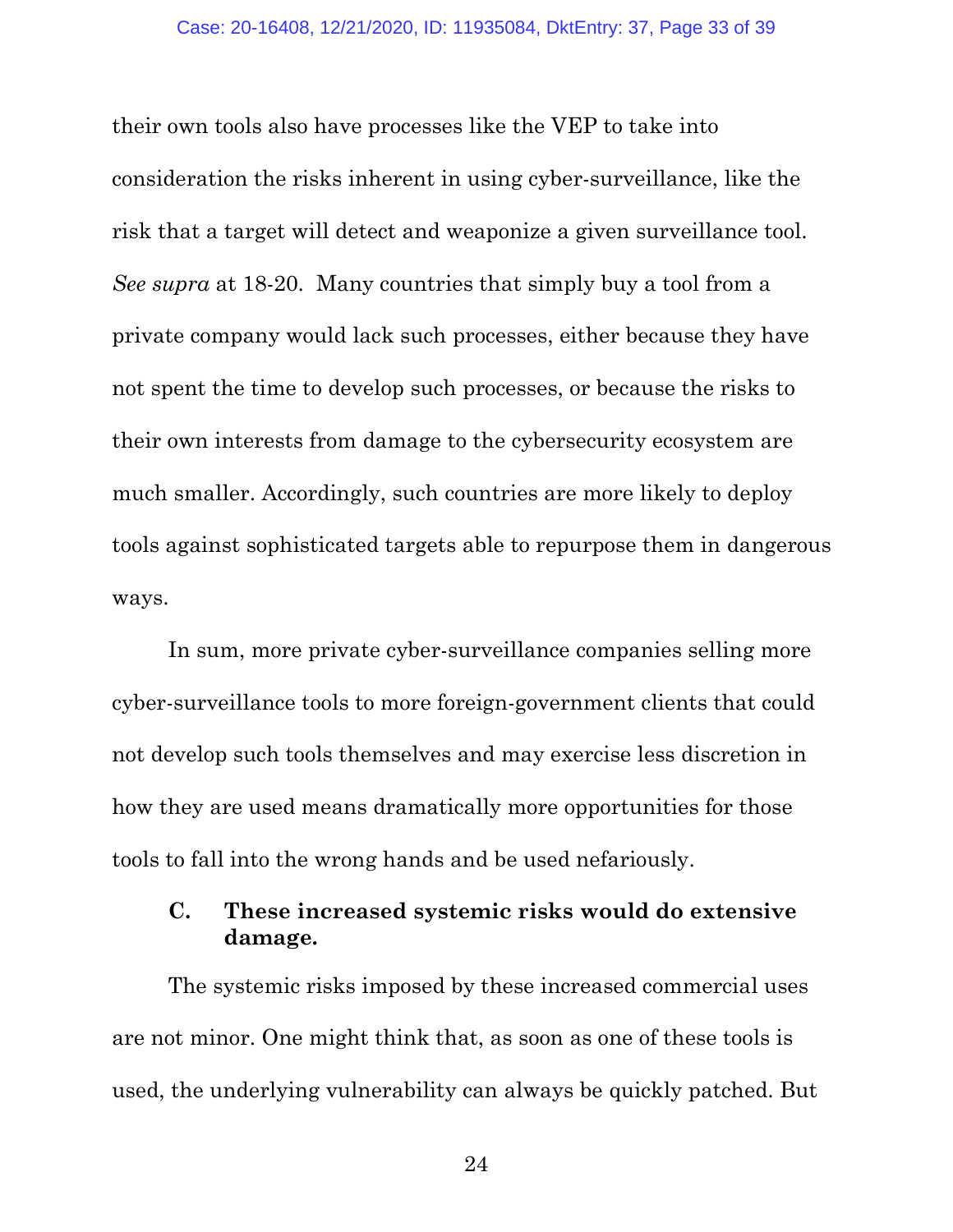that is not so. Vulnerabilities are not always—or even usually detected quickly. A recent study found that vulnerabilities remain unknown to their creators for an average of 6.9 years. *See* Ablon & Bogart, *supra* note 4, at 33. But they can, of course, persist much longer than that. In 2018, for example, security researchers identified a zeroday vulnerability in Intel's computer chips that had existed since the mid-1990s. *See* Andy Greenberg, *Triple Meltdown: How So Many Researchers Found a 20-Year-Old Chip Flaw at the Same Time*, Wired (Jan. 7, 2018), https://tinyurl.com/ydbdjfp7. Because these vulnerabilities can be undisclosed—and unpatched—for such a long time, the damage done by a tool falling into the hands of a malicious actor can be extensive.

Even limited use of these tools can cause massive disruption and expense. When an exploited vulnerability is finally identified, a monumental undertaking begins. Damage from these attacks often cascades downstream, with each infected device infecting other devices with which it communicates. Consequently, hundreds or thousands of companies may need to engage in incident response processes and mitigation steps with respect to millions of users. Take the 2017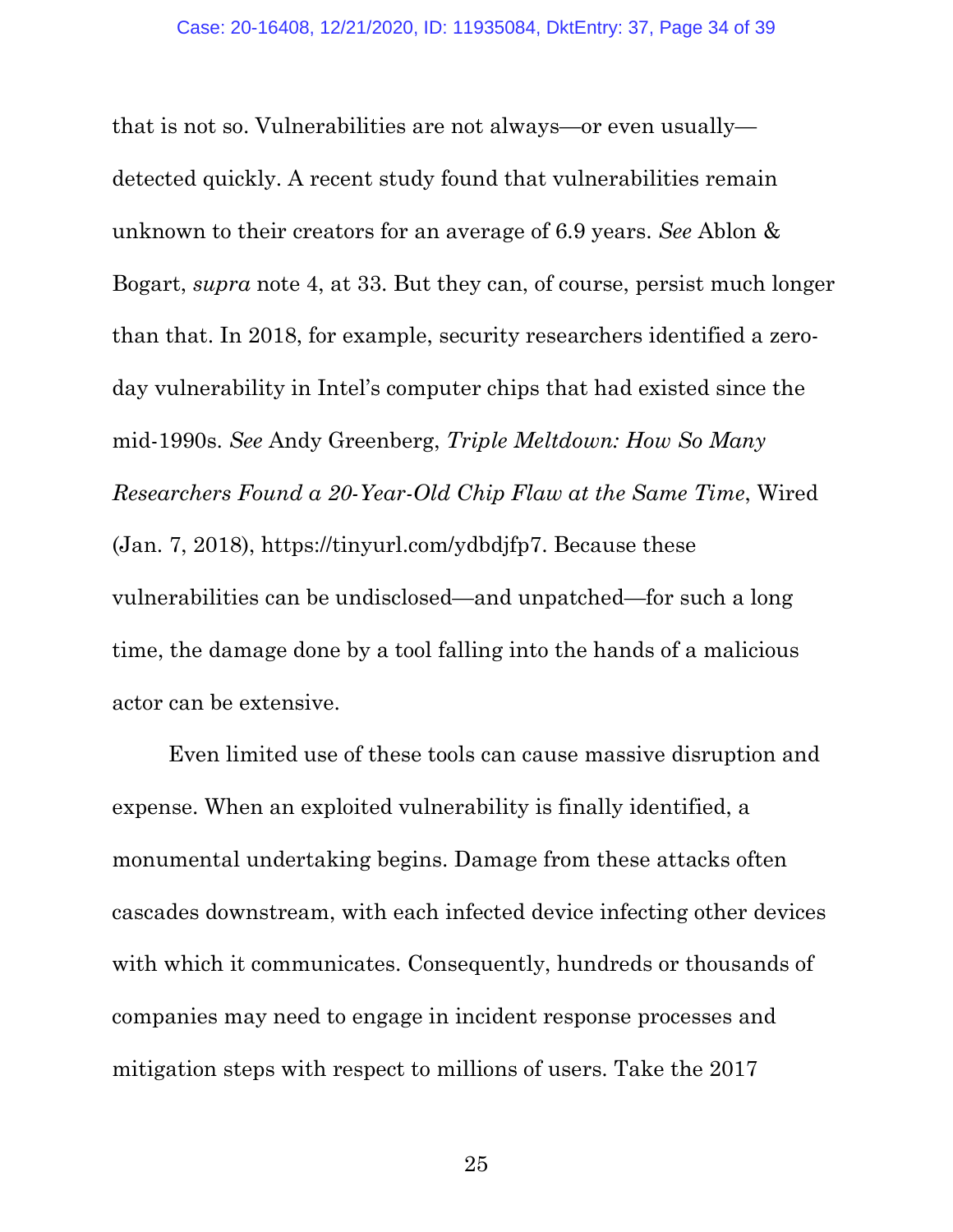NotPetya attack, for example. One obvious cost of such an attack is the cost of developing—and implementing—a patch.12 But that was far from the only cost. When companies realized that they were being targeted, they frantically scrambled to take their devices and systems offline to prevent further spread and damage. *See, e.g*., *Untold Story*, *supra* note 3. Companies then had to figure out how to repair infected devices—or, if repairs were impossible, to replace them. As illustrated above, the problem is massive: Merck alone had to deal with 30,000 infected computers and 7,500 infected servers. *See supra* at 6. Added to this are the downstream consequences of having systems offline for extended periods of time—business and government closures, delayed vaccine production, etc.

And some of the damage done by cyberattacks can *never* be undone, even after the vulnerability is identified. Once spyware has

<sup>12</sup> In that case, Microsoft actually developed its patch before the attack, because the NSA had warned it of the Shadow Brokers leak. See *Strange Journey*, *supra* at 7. But it takes time for users to update the billions of devices across the globe with software updates containing the patch. See, e.g., Kelly Jackson Higgins, *Unpatched Vulnerabilities the Source of Most Data Breaches*, Dark Reading (April 5, 2018), https://tinyurl.com/y4xat346 ("[M]ost organizations still struggle to keep up with and manage the process of applying software updates.")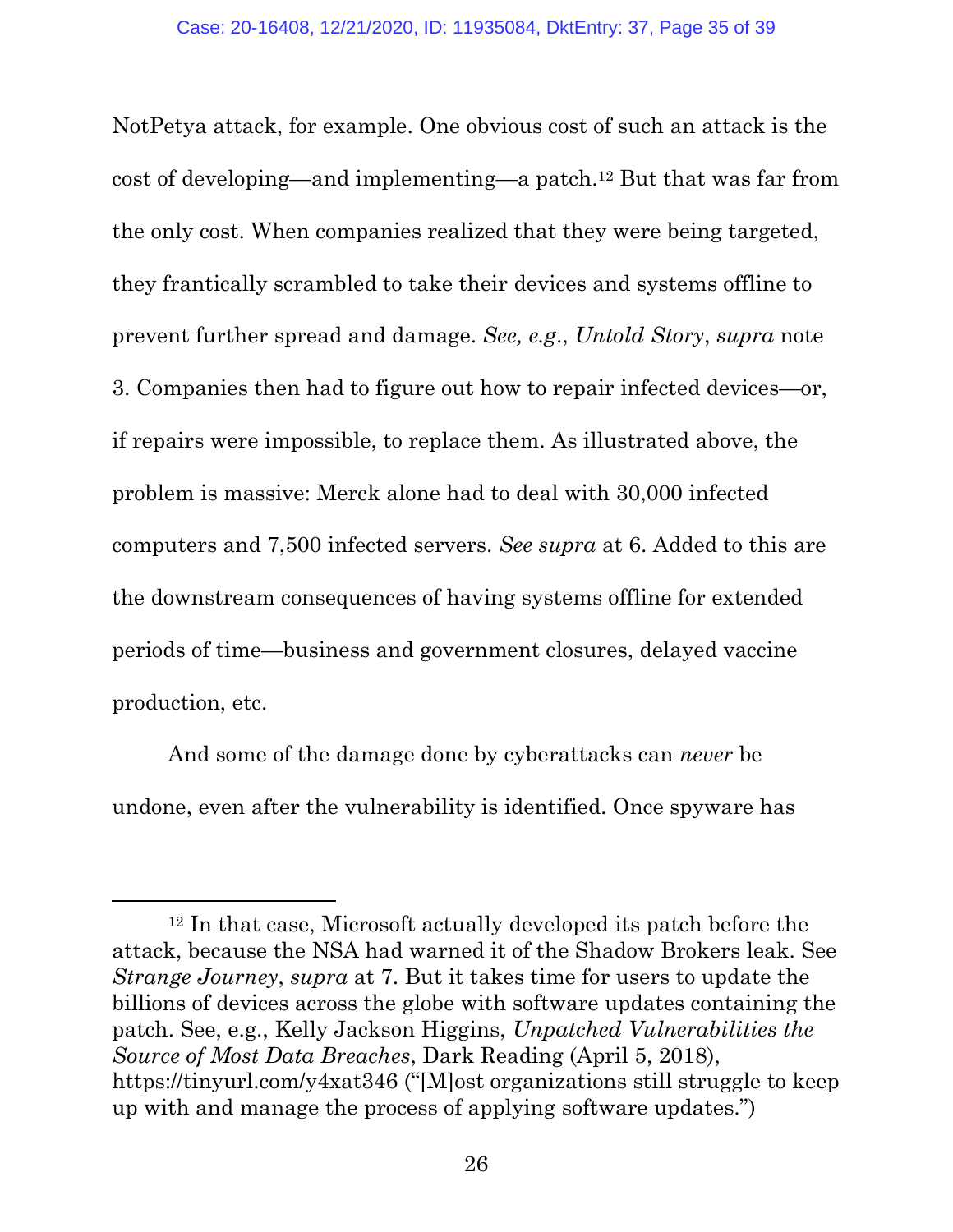been placed on a device, for example, it may continue to surveil the user's activity and report back, even after the vulnerability that first allowed access to the device is patched; the user may have to perform a "factory reset"—removing all personal data and programs from the device to return it in its original, out-of-the-box state—to remove the spyware. *See How to detect spyware to safeguard your privacy?,*  Kaspersky Lab, https://tinyurl.com/y679odja (hereinafter "*How to detect spyware*"). But even that may not work. *See, e.g*., David Murphy*, This New Android Malware Can Survive a Factory Reset*, LifeHacker (Oct. 30, 2019), https://tinyurl.com/yxwjut25. Moreover, users will frequently not know that the spyware was installed, and so will not know to initiate a reset.

Even if there is a way to remove spyware from a device, a hacker will continue to have access to information that it downloaded from the device while the spyware was functioning. This may include credentials (like passwords or account numbers) that allow continued access postpatch. *See, e.g., How to detect spyware*, *supra*. Again, users frequently will not know that their credentials or other information have been compromised.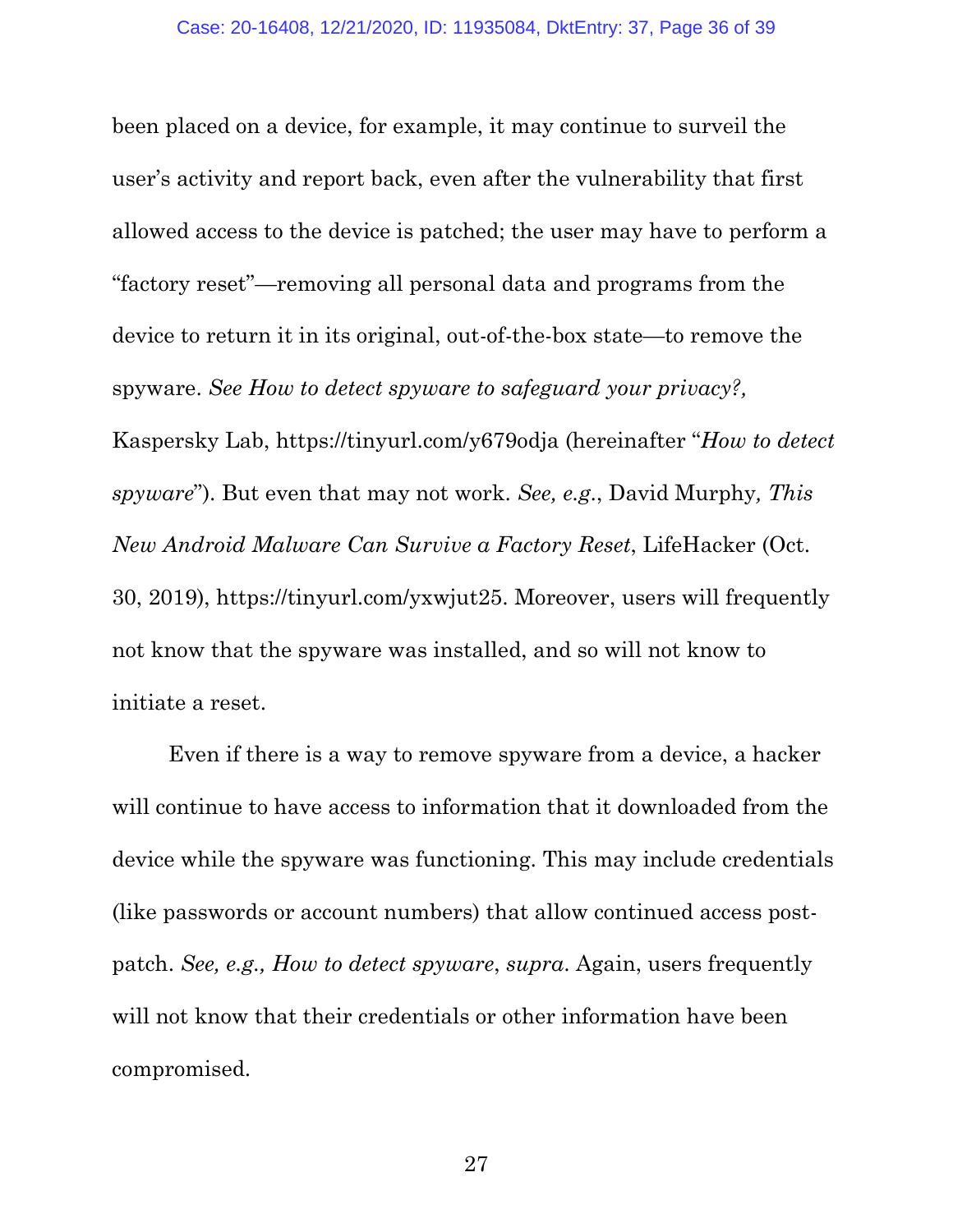The damage done by a ransomware, too, may be permanent, as information stored on a given device may be gone forever. *See, e.g., Untold Story*, *supra* note 3 (Merck researcher reported losing more than a decade of research as a result of NotPetya).

When powerful cyber-tools fall into the wrong hands, the damage therefore is extensive and long-lasting. The NotPetya attack in 2017 spread throughout the globe like wildfire, inflicting billions of dollars of damage in a single day. That is just the tip of the iceberg of the damage likely to come if private companies can engage in cyber-surveillance at the behest of governments with impunity.

#### **CONCLUSION**

<span id="page-36-0"></span>The expansion of sovereign immunity that NSO seeks here would further encourage the burgeoning cyber-surveillance industry to develop, sell, and use tools to exploit vulnerabilities in violation of U.S. law. The resulting proliferation of cyber-surveillance companies would put powerful cyber-tools in the hands of more people than even before. This means more tools stored on unsecure systems vulnerable to hacks, more tools used against sophisticated targets capable of stealing the technology, more cyberattacks, and more resulting damage. The court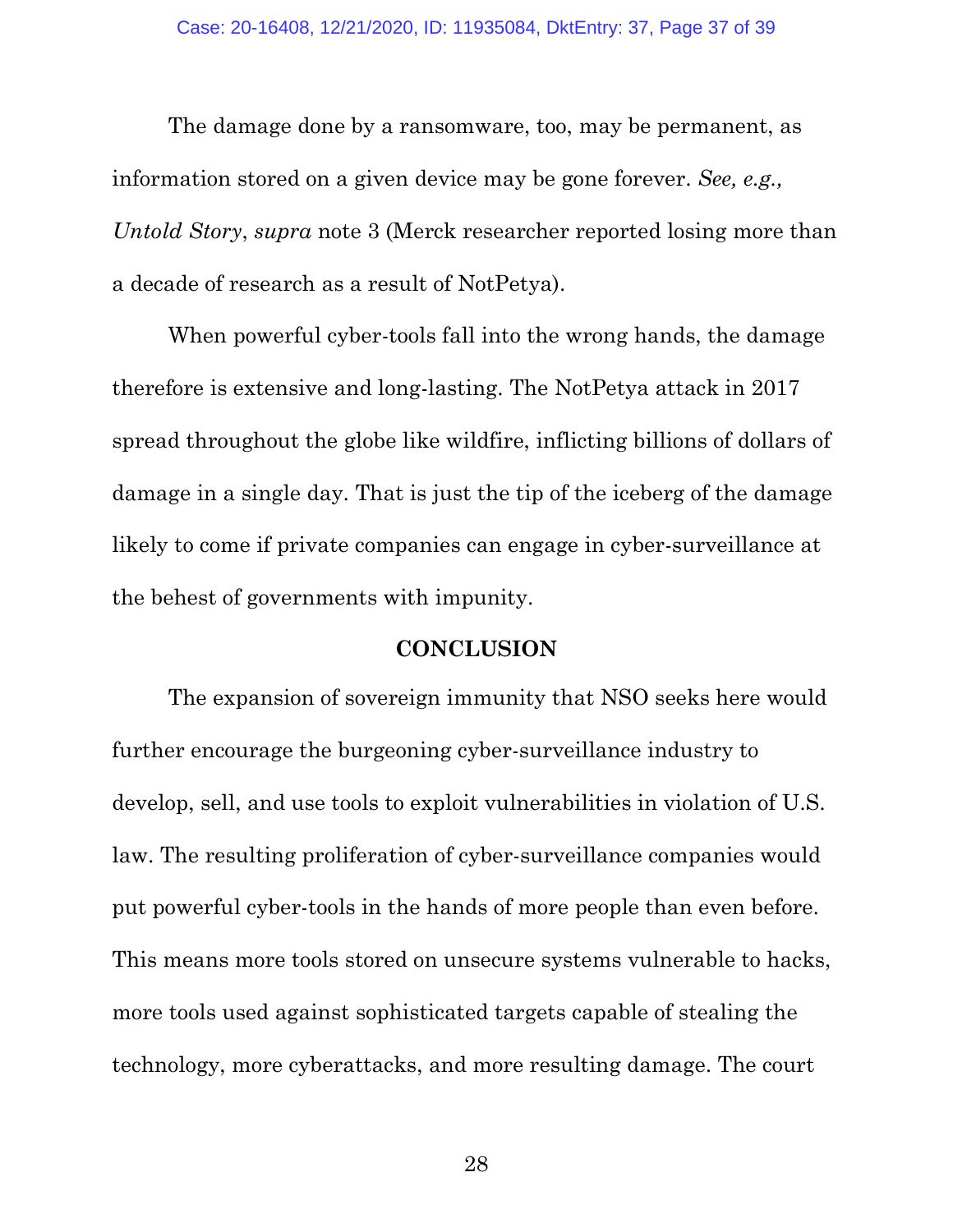should not countenance this result. Private companies should remain subject to liability when they use their cyber-surveillance tools in violation of U.S. law, regardless of who their customers are.

Respectfully Submitted,

GOOGLE LLC

ORRICK, HERRINGTON & SUTCLIFFE LLP

*/s/Michael Trinh* Michael Trinh *Counsel for Amicus Google LLC*

### */s/Mark Parris*

Mark Parris *Counsel for Amici Curiae Microsoft Corp., Cisco Systems, Inc., GitHub, Inc., LinkedIn Corporation, VMware, Inc., and Internet Association* 

Dated: December 21, 2020